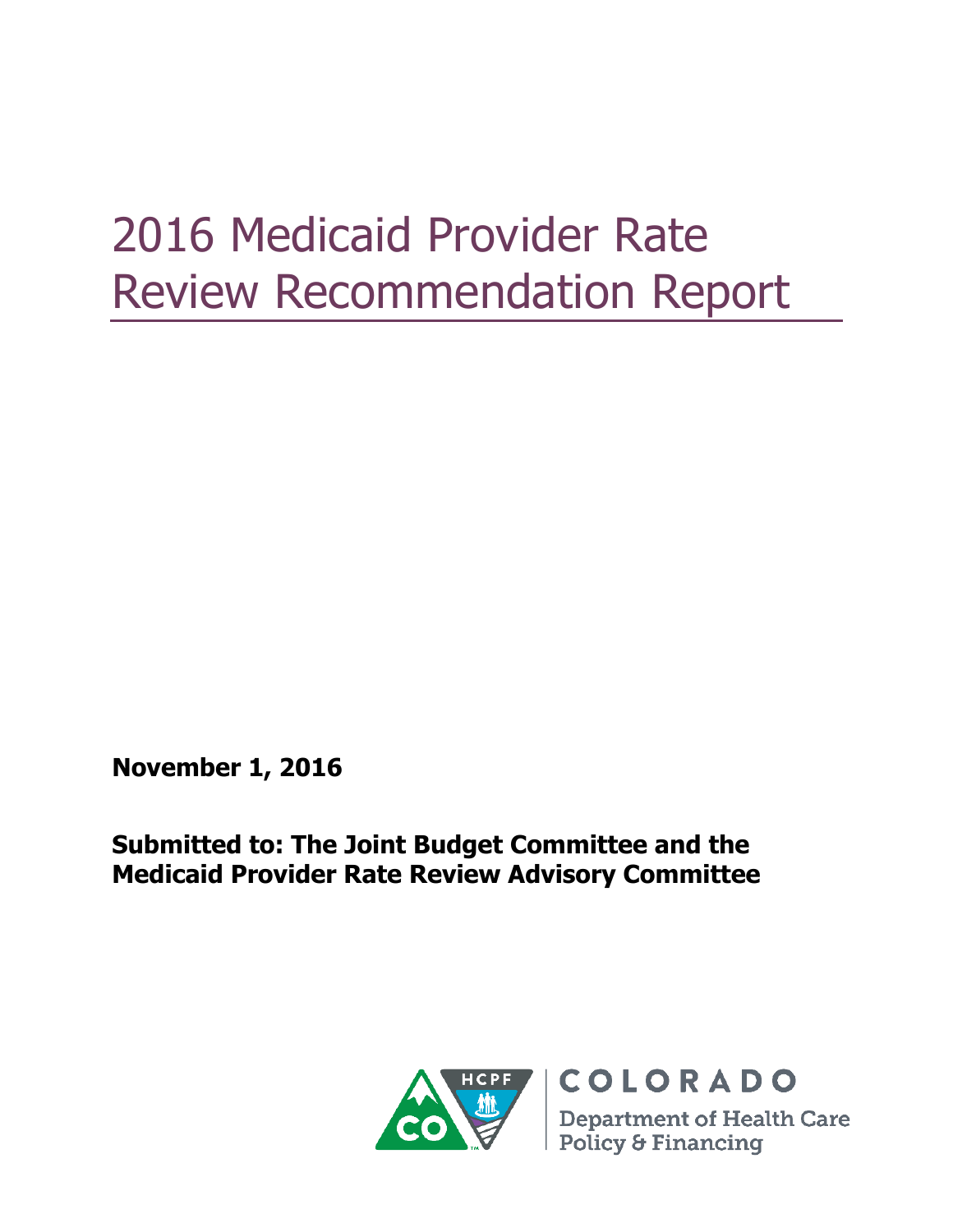# **I. Executive Summary**

This report contains the work of the Colorado Department of Health Care Policy & Financing (the Department) to review rates paid to providers under the Colorado Medical Assistance Act and contains the Department's recommendations for services under review this year:

| Laboratory and pathology services | Non-emergent medical transportation services |
|-----------------------------------|----------------------------------------------|
| Home health services              | Emergency medical transportation services    |
| Private duty nursing services     | Physician-administered drugs                 |

The Department's recommendations were developed after working with: the Medicaid Provider Rate Review Advisory Committee (MPRRAC) and stakeholders to identify strategies to address the findings of the [2016 Medicaid Provider Rate Review Analysis](https://www.colorado.gov/pacific/sites/default/files/2016%20Medicaid%20Provider%20Rate%20Review%20Analysis%20Report.pdf)  [Report](https://www.colorado.gov/pacific/sites/default/files/2016%20Medicaid%20Provider%20Rate%20Review%20Analysis%20Report.pdf) (2016 Analysis Report); and the Office of State Planning and Budgeting to determine priorities and achievable goals within the statewide budget. This report is intended to be used by the Joint Budget Committee for consideration in formulating the budget for the State Department.

The MPRRAC developed general impressions and recommendations for the six services under review after reviewing the 2016 Analysis Report and after collaborative discussion between committee members, stakeholders, and the Department over nine Departmentled and MPRRAC-led presentations. MPRRAC recommendations, as well as summaries of all meeting discussions, can be accessed via the [MPRRAC website.](https://www.colorado.gov/pacific/hcpf/medicaid-provider-rate-review-advisory-committee)

This report contains: a summary of discussions between the MPRRAC, stakeholders, and the Department; the MPRRAC's recommendations; the Department's considerations in developing Department recommendations; a fiscal analysis of MPRRAC recommendations; and the Department's recommendations regarding changes to rates for services under review.

The Department:

- does not currently propose changes to laboratory and pathology service rates; as a part of the Department's rate setting process, the Department will reevaluate laboratory service rates after Medicare publishes new rates in 2017;
- does not recommend changes to home health service and private duty nursing service rates;

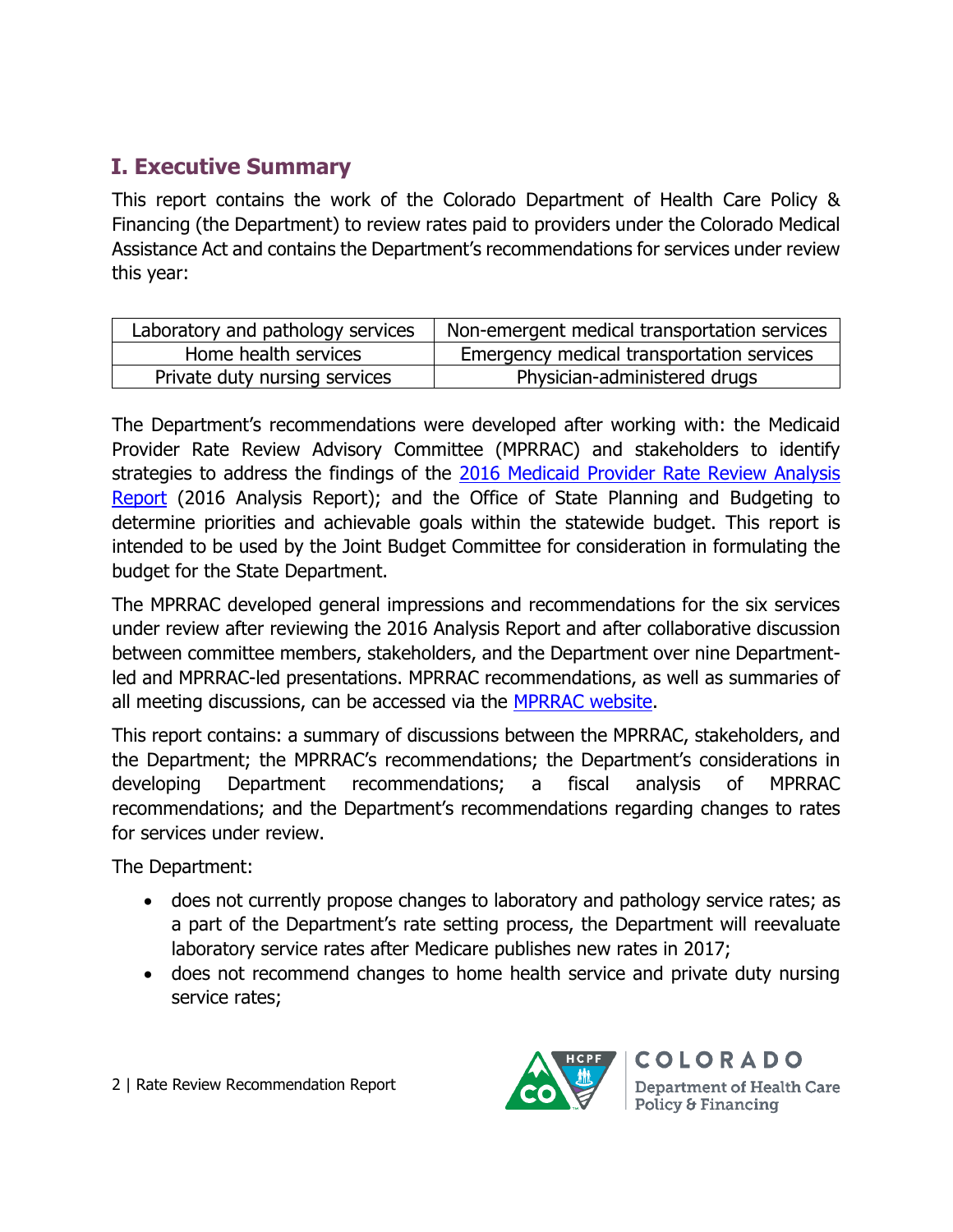- does not currently propose changes to non-emergent medical transportation service and emergency medical transportation service rates; in 2017, the Department plans to evaluate better claims data, which will be available via the new non-emergent medical transportation broker, and investigate the MPRRAC's recommendations; and
- does recommend changes to physician-administered drug rates; the Department recommends updating the pricing for physician-administered drugs on a periodic basis consistent with pricing for other drugs.

The Department makes these recommendations understanding that the services under review this year are only a part of a larger set of services. Services reviewed this year encompass 2,314 medical procedure codes; an additional 13,770 codes will be analyzed in the remaining four years of the five-year rate review schedule.

Members of the public are invited to attend MPRRAC meetings, provide input on provider rates, and engage in the rate review process. The five-year rate review schedule, MPRRAC meeting schedules, past MPRRAC meeting materials, and more can be found on the Department's [MPRRAC webpage.](https://www.colorado.gov/pacific/hcpf/medicaid-provider-rate-review-advisory-committee)

![](_page_2_Picture_5.jpeg)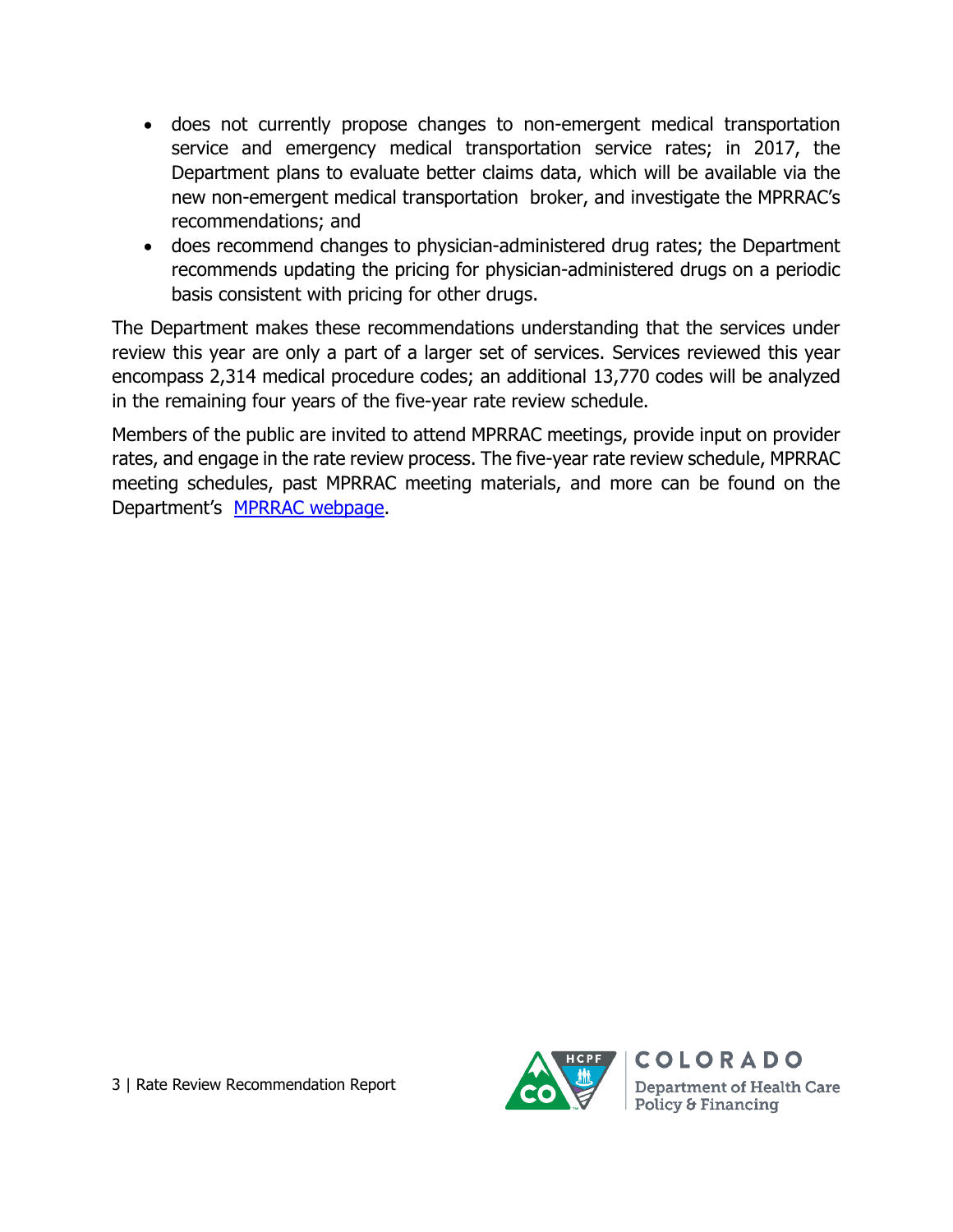# **II. Introduction**

# **Background**

In 2015, the General Assembly adopted Senate Bill 15-228 "Medicaid Provider Rate Review", an act concerning a process for the periodic review of provider rates under the Colorado Medical Assistance Act. In accordance with CRS 25.5-4-401.5, the Department established a rate review process that involves four components:

- assess and, if needed, revise a five-year schedule of rates under review;<sup>1</sup>
- conduct analyses of service, utilization, access, quality, and rate comparisons for services under review and present the findings in a report published the first of every May;
- develop strategies for responding to the analysis results; and
- provide recommendations on all rates reviewed and present in a report published the first of every November.

In accordance with the statute, the Department also established the Medicaid Provider Rate Review Advisory Committee (MPRRAC), which assists the Department in the review of provider rate reimbursements. The MPRRAC recommends changes to the five-year schedule, provides input on published reports, and conducts public meetings to allow stakeholders the opportunity to participate in the process.

On May 2, 2016, in accordance with CRS 25.5-4-401.5, the Department published the [2016 Medicaid Provider Rate Review Analysis Report](https://www.colorado.gov/pacific/sites/default/files/2016%20Medicaid%20Provider%20Rate%20Review%20Analysis%20Report.pdf) (2016 Analysis Report) for the six services under review in year one of the rate review process.

The six services are:

 $\overline{\phantom{a}}$ 

- laboratory and pathology (laboratory) services;
- home health services;
- private duty nursing (PDN) services;
- non-emergent medical transportation (NEMT) services;
- emergency medical transportation (EMT) services; and
- physician-administered drugs.

The 2016 Analysis Report contained analyses of available utilization, access, quality, and rate comparison data, to help assess whether payments were sufficient to allow for

![](_page_3_Picture_19.jpeg)

 $1$  The Department received approval from the Joint Budget Committee to exclude certain rates from the rate review process. Rates were generally excluded when: rates are based on costs; there is an established process delineated in statute or regulation for rate updates; rates are a part of a managed care plan; or payments are unrelated to a specific service rate. For more information see the [five-year schedule.](https://www.colorado.gov/pacific/sites/default/files/Medicaid%20Provider%20Rate%20Review%20Schedule%20FINAL%20October%202015.pdf)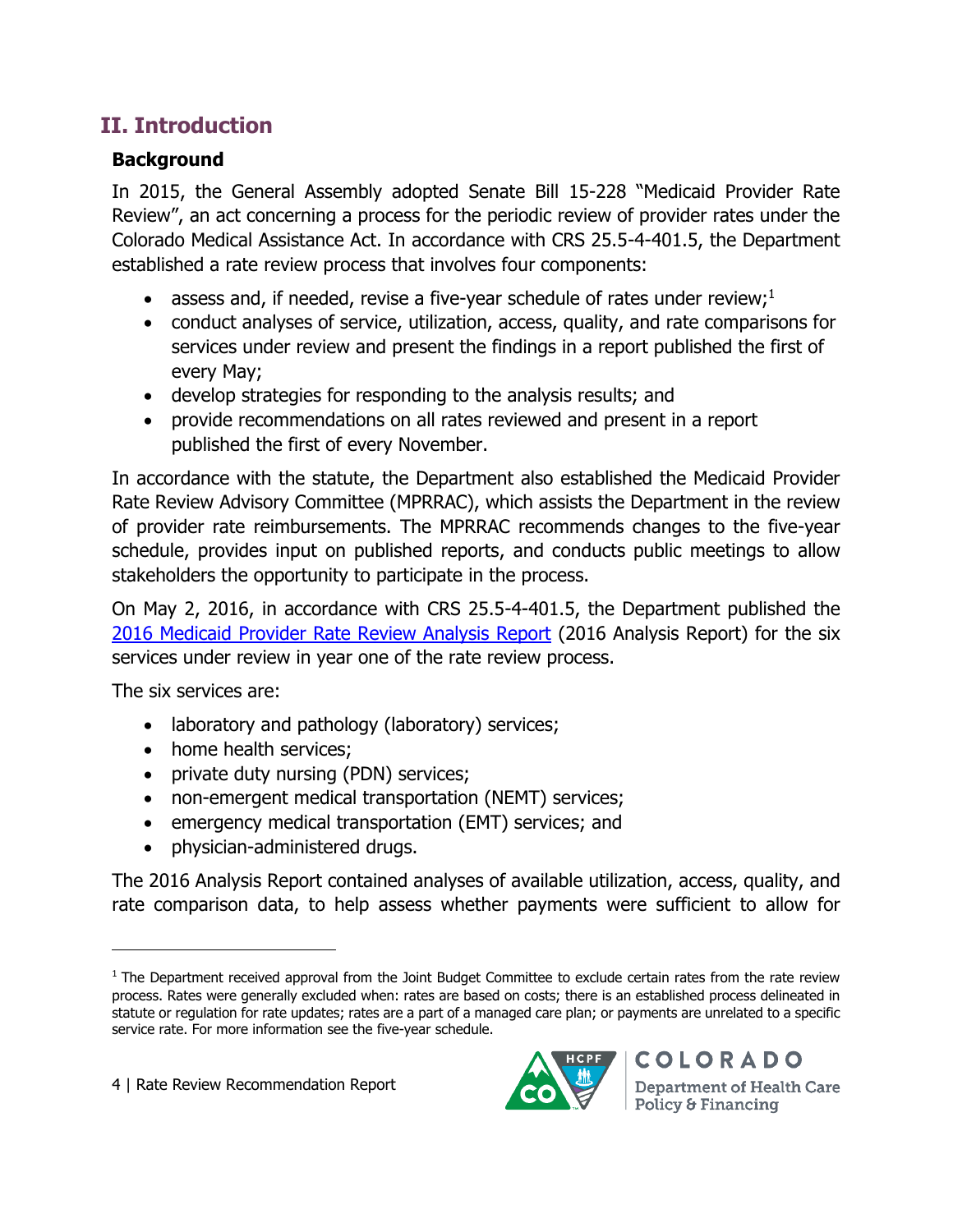provider retention, client access, and appropriate reimbursement of high-value services. Within the 2016 Analysis Report, the Department concluded, as of July 2015, in aggregate:

- laboratory service payments were likely sufficient to allow for provider retention and client access (p. 31);
- home health and PDN service payments were likely sufficient, though other, nonfiscal factors may have impacted client access and provider retention (pp. 57-8 and p. 42, respectively);
- the Department was unable to draw reliable conclusions on the sufficiency of nonemergent medical transportation service rates to allow for provider retention and client access (p. 66);
- emergency medical transportation payments were likely sufficient to allow for provider retention and client access, however, they may not support appropriate reimbursement for high-value services (p. 80); and
- physician-administered drug payments for most physician-administered drugs were likely sufficient to allow for provider retention and client access (p. 93).

This document serves as the second report in the annual rate review process. It contains the Department's recommendations for services under review in year one. The Department's recommendations were developed after working with the MPRRAC and stakeholders to identify strategies to address the findings of the 2016 Analysis Report and working with the Office of State Planning and Budgeting to determine priorities and achievable goals within the statewide budget. This report is intended to be used by the Joint Budget Committee for consideration in formulating the budget for the State Department.

## **Rate Review Process in Context**

The rate review process, and any resulting Department recommendations for changes to rates, is one of many Department efforts that monitors and impacts service delivery, to achieve the Department's mission of improving health care access and outcomes for the people we serve while being sound stewards of financial resources. Levers, other than changes to rates, that can impact service delivery, include:

 the Department's efforts to evaluate and ensure access to services in accordance with 42 CFR § 447.203,<sup>2</sup> which requires the Department to analyze and report

![](_page_4_Picture_12.jpeg)

 $\overline{\phantom{a}}$ <sup>2</sup> In October 2015 the Centers for Medicare and Medicaid Services issued the final rule "Methods for Assuring Access [to Covered Medicaid Services"](https://www.federalregister.gov/documents/2015/11/02/2015-27697/medicaid-program-methods-for-assuring-access-to-covered-medicaid-services) (CMS-2328-FC), establishing a process for the ongoing analysis and monitoring of Medicaid member access to medical assistance, and specifically: primary care services; specialty care services; fee-forservice behavioral health services; obstetric services; and home health services.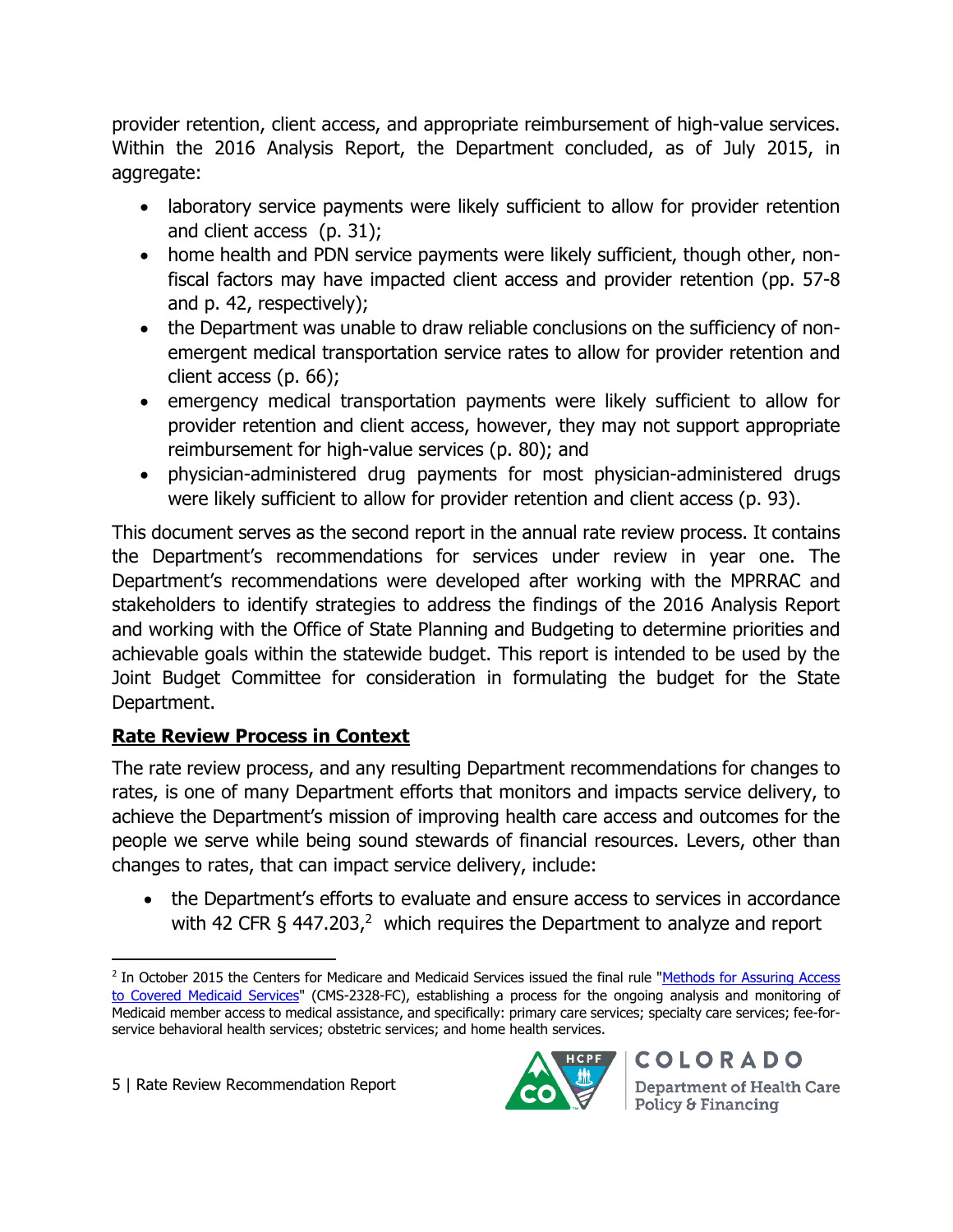access to care and rate comparison data for five core, required Medicaid services at least once every three years, and for each State Plan Amendment proposing to reduce or restructure rates;

- current and future efforts of the Accountable Care Collaborative, which provides a person-centered approach to coordinated care and connects members to medical and community resources, with a goal of achieving better health outcomes at lower costs; and
- ongoing benefit policy development and revision processes, such as Benefit Collaboratives and general rule making involving the Medical Services Board, in which access, quality, and service utilization are considered.

Additional, service-specific efforts outside of the rate review process are listed throughout this report.

## **General MPRRAC Guidance**

In year one of the rate review process, the Department led seven presentations on utilization, access, and quality data analyses. High-level presentations took place during MPRRAC meetings and in-depth presentations occurred during Rate Review Information Sharing Sessions (RRISS). After the publication of the 2016 Analysis Report, MPRRAC members formed four workgroups to discuss strategies to address the findings of the report. During a day-long MPRRAC meeting, guiding principles were developed and MPRRAC workgroups led service-specific discussions with committee members, stakeholders, and the Department. These discussions informed the development of MPRRAC recommendations. The Department evaluated the MPRRAC's recommendations, as outlined in this report, and used those recommendations in formulating Department recommendations. The MPRRAC also indicated they would like to work with the Department to prospectively identify ways that changes to rates and methodologies will be evaluated, including potential measures and time frames for evaluation.

## **MPRRAC Rate Setting Suggestions**

During committee and stakeholder discussions, two themes repeatedly emerged, which relate to both the rate review process and the Department's rate setting process. The MPRRAC suggested:

• the Department should investigate setting different rates for urban and rural areas; and

![](_page_5_Picture_10.jpeg)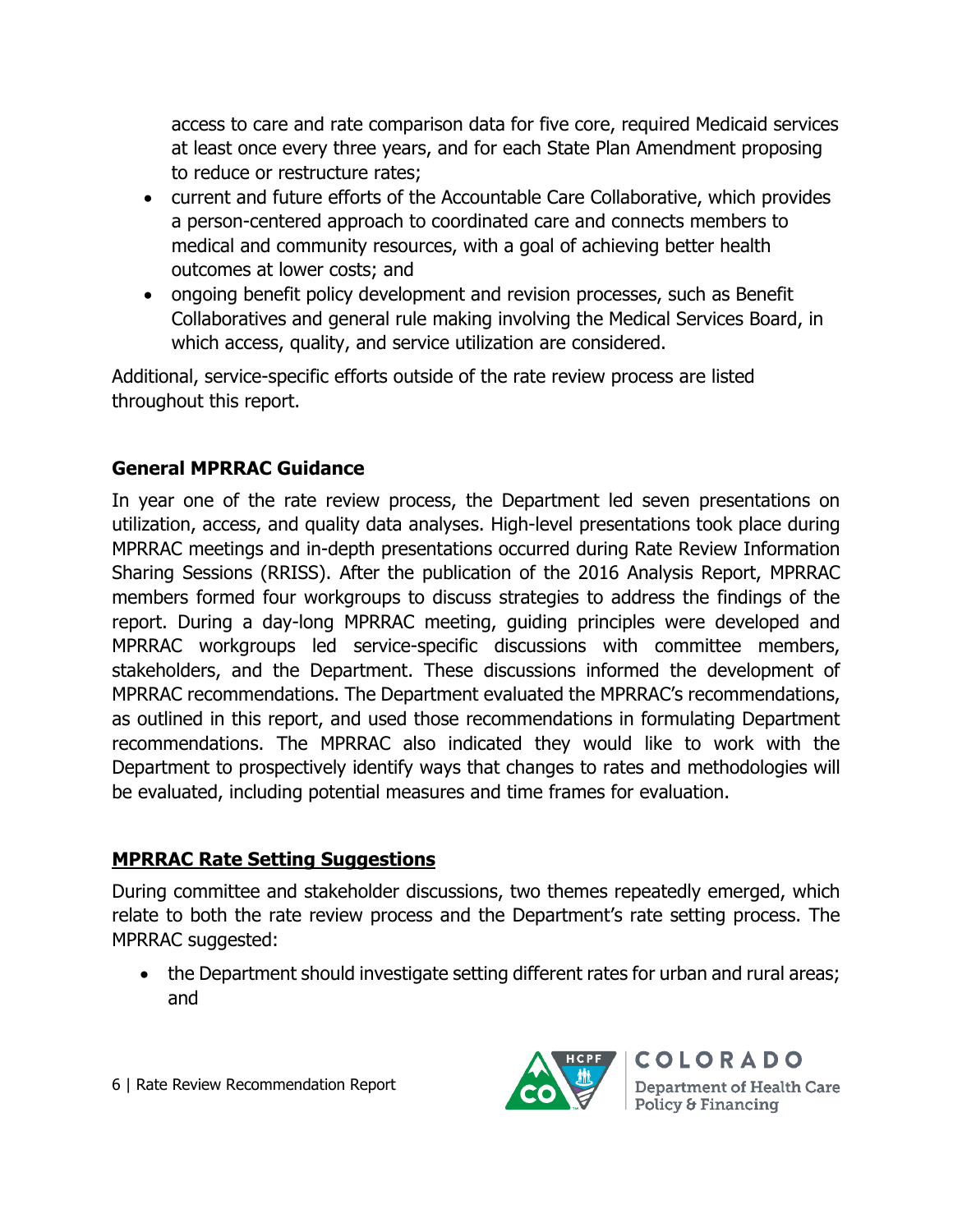• the Department should attempt to bring its rates to parity with other entities' rates (e.g., Medicare, surrounding state Medicaid programs).

Both suggestions are further outlined below:

## **Geographic Differences**

Committee members and stakeholders stated that establishing higher provider reimbursement rates in rural areas, compared to urban areas, could offset high overhead costs associated with the provision of certain services within these areas and increased travel distances.

The Department continues to explore the feasibility of geographic adjustment in various rate methodologies. In addition, new federal access to care regulations, mentioned above, require the Department to monitor access to five key services throughout the state. As a part of these new regulations, the Centers for Medicare & Medicaid Services (CMS) has reaffirmed a willingness to discuss differential payment rates to rural providers, if states determine a rate differential is the best tool to ensure access in rural areas. As the Department conducts access analyses during the rate review process, and similar analyses for compliance with federal regulations, the Department will aim to understand what data might support the need for increased rates in rural areas and will work with our federal partners to develop feasible solutions.

## **Comparator Rates**

There are two primary ways the Department may utilize another entity's rates:

- to verify the validity of a Department-calculated rate; or
- as the basis for a Department rate.

In the first instance, the Department develops a rate through its normal rate setting process, which includes determining fixed cost and variable cost inputs, and then compares the rate to those of other entities. In making such a comparison, the Department seeks information on service descriptions, client eligibility definitions, unit information, and delivery systems. If the Department-calculated rate is considerably above or below the rates of other entities, and the difference cannot be explained by the abovementioned comparison, the Department reevaluates if all appropriate inputs were accounted for in the original rate calculation. The Department may also reach out to stakeholders to identify any excluded inputs, or

![](_page_6_Picture_11.jpeg)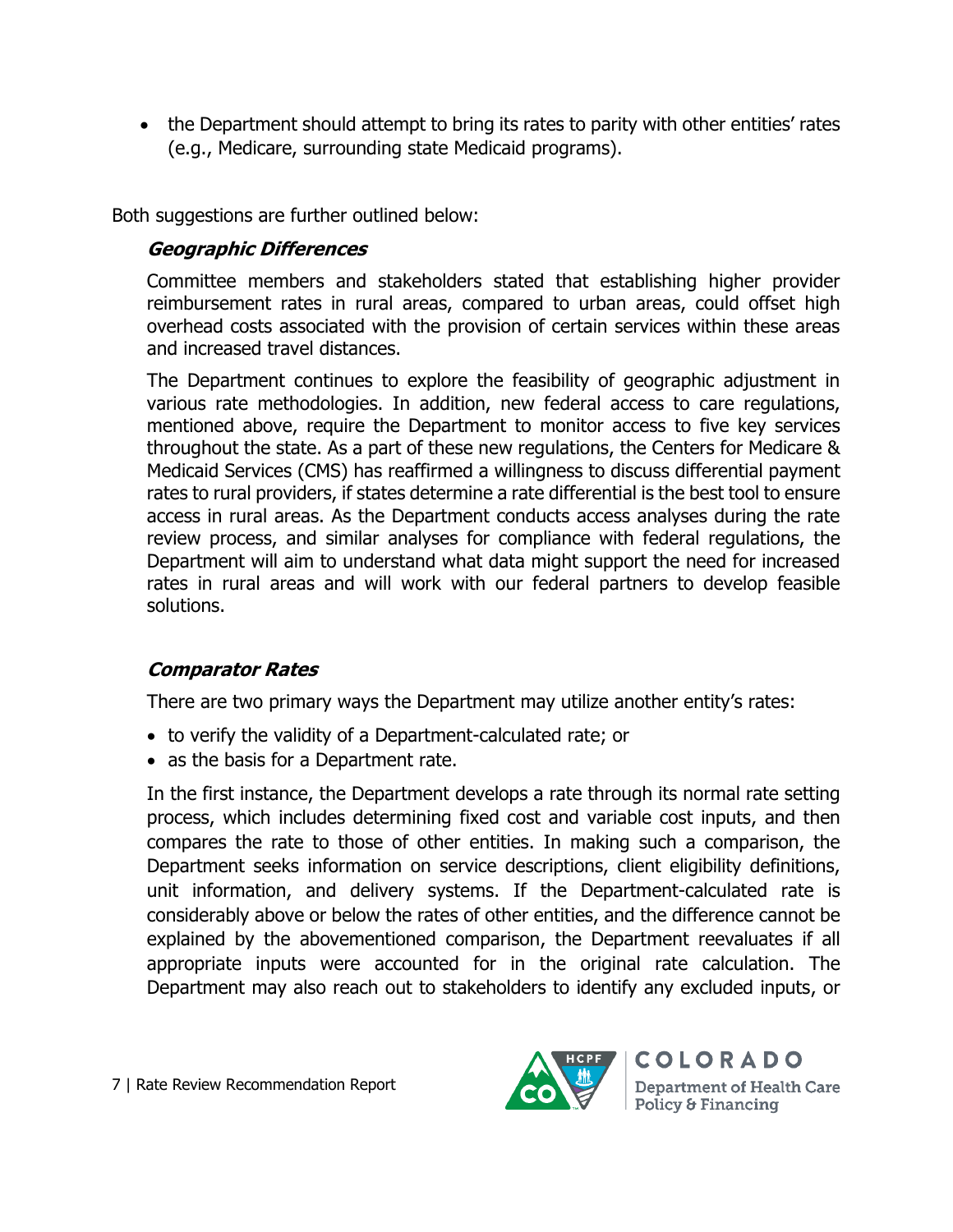inputs that were not originally priced correctly. The Department may then make changes to that rate setting method.

If the Department decides to use another entity's rate as the basis for a Department rate, there are multiple considerations the Department must investigate first. In addition to conducting the comparison mentioned above, the Department investigates if the other entity's rate is widely used by other payers and if the rate setting process is transparent and informed by robust data analysis. This level of scrutiny is necessary to ensure rates are appropriate for the services provided and to understand how rates would affect the Department's budget over time. If, for example, the Department were to tie its rate to another entity's rate, which increased drastically from one year to another, it would require additional appropriations from the General Assembly to account for the corresponding change. The Department may propose to use another entity's rates as the basis for Department rates only if the above criteria is met.

## **Guiding Principles**

Committee members and the Department share the goal of using the rate review process to critically analyze rates and develop appropriate recommendations. During the rate review process, the MPRRAC identified a series of overarching guiding principles to guide their evaluation of Department-presented information and their development of recommendations. When considering changes to rates and service delivery, the Department will use these guiding principles to inform its final recommendation development. The MPRRAC's guiding principles are:

- "Don't reinvent the wheel"; if an appropriate rate benchmark or rate setting methodology exists, try to use it;
- Support rates and methodologies that encourage care to be delivered in the least restrictive and least costly environment;
- Develop methodologies to account for the differences in delivering services in geographically different settings, especially rural settings; and

Rates and methodologies should attempt to cover the direct costs of goods and supplies for providers. The MPRRAC's unaltered recommendations and guiding principles are presented in this report and informed the Department's recommendations within this report.

![](_page_7_Picture_9.jpeg)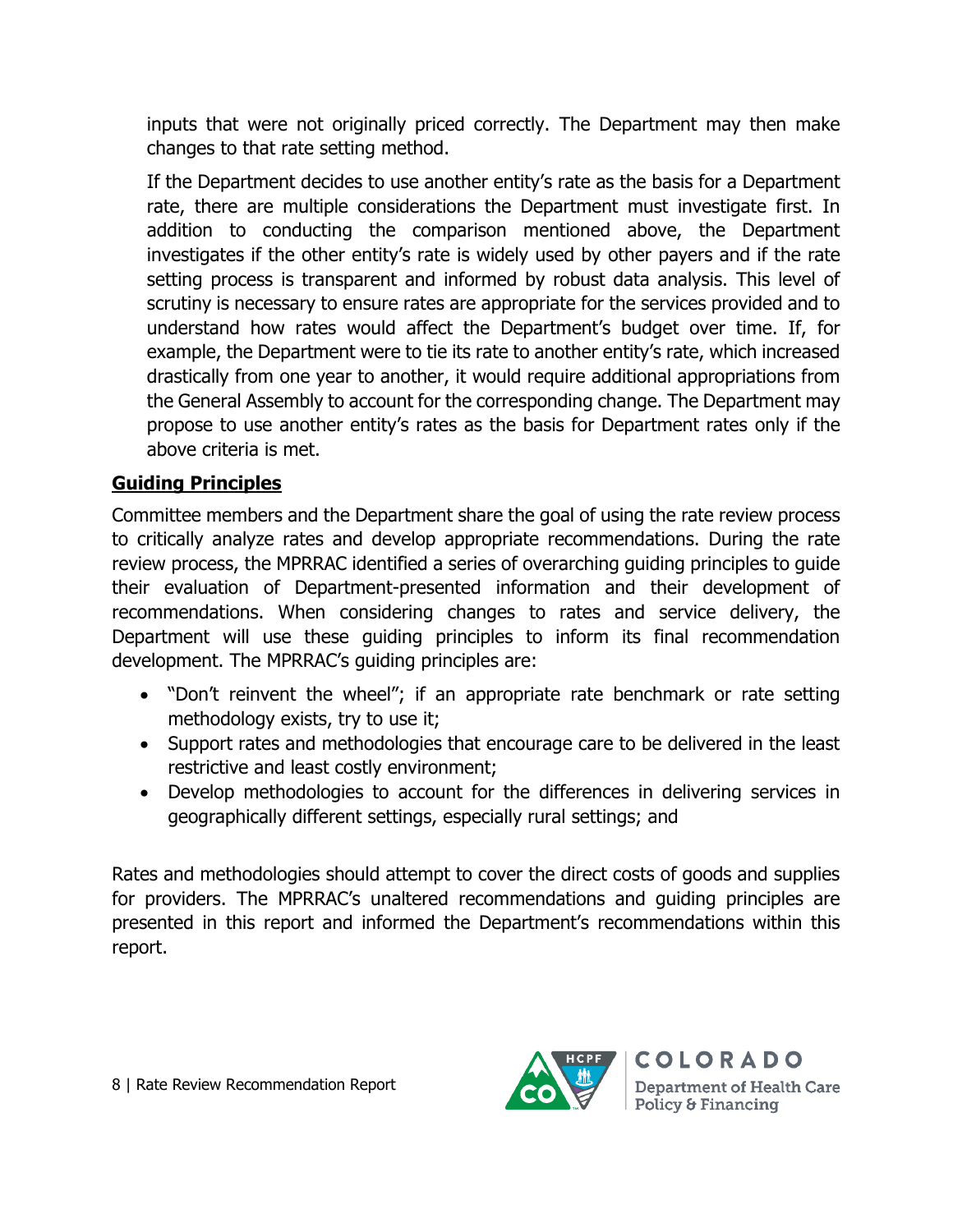## **Format of Report**

Sections III through VIII of this report include MPRRAC and Department recommendations pertaining to each of the six services under review. Information in each section is presented in the following format:

- Service Information includes a brief service description and a summary of the findings of the 2016 Analysis Report.
- Discussion of Service and Analysis summarizes discussions between committee members, stakeholders, and the Department and includes high-level concerns identified by committee members and stakeholders.
- MPRRAC Recommendations states the MPRRAC's general impression and recommendations.
- Department Considerations outlines Department considerations and summarizes any efforts outside of the rate review process that may impact service delivery.
- Fiscal Analysis when MPRRAC recommendations are specific enough to warrant an analysis of the expected fiscal impact, an impact analysis is provided; when MPRRAC recommendations call for an investigation, any needed additional resources are specified. This section also notes if an MPRRAC recommendation would require additional appropriations from the General Assembly.
- Department Recommendation states the Department's recommendation and details any additional steps the Department plans to complete.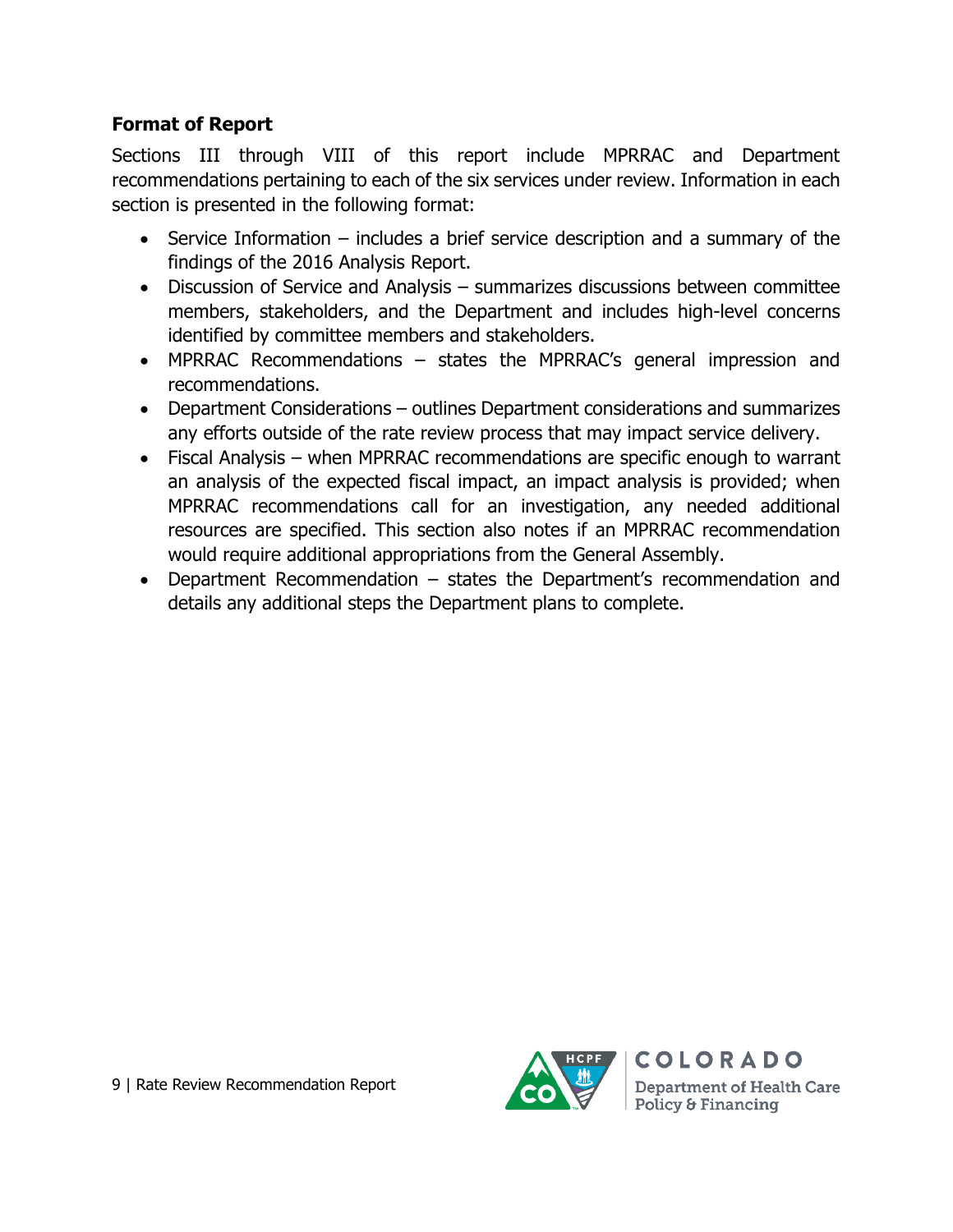# **III. Laboratory Services**

Laboratory services involve the collection and analysis of bodily fluids or specimens for screening and treatment of diseases and disorders. Laboratory services are a mandatory State Plan benefit offered to all Health First Colorado (Colorado's Medicaid Program) clients. The 2016 Analysis Report contains a detailed service description (p. 18).

In the 2016 Analysis Report, the Department concluded that laboratory service payments were sufficient to allow for provider retention and client access. This conclusion was informed by both analysis of claims-based utilization data and rate benchmark comparison.<sup>3</sup>

The Department's access analysis identified areas of the state that require further research over time to understand atypical utilization trends. The Department will continue to monitor utilization and access patterns in these regions.<sup>4</sup>

## **Discussion of Service and Analysis**

During Rate Review Information Sharing Sessions and MPRRAC meetings, Department staff, committee members, and various stakeholders discussed:<sup>5</sup>

- an Office of the Inspector General (OIG) report, "Comparing Lab Test Payment Rates: Medicare Could Achieve Substantial Savings", which indicates Medicare payments for laboratory tests may be higher than other insurers,<sup>6</sup> and
- CMS's Clinical Laboratory Fee Schedule final rule, "Medicare Program: Medicare Clinical Diagnostic Laboratory Tests Payment System", which would require laboratories to report the rates they received from other payers and then base Medicare rates on a methodology that incorporates other payers' average rates.<sup>7</sup>

Committee members indicated their belief that current reimbursements for laboratory services may, in some cases, be higher than necessary. They suggested that the new

 $\overline{a}$ 

![](_page_9_Picture_15.jpeg)

<sup>&</sup>lt;sup>3</sup> The laboratory services benchmark was established using [Medicare's Clinical Laboratory Fee Schedule](https://www.cms.gov/Medicare/Medicare-Fee-for-Service-Payment/ClinicalLabFeeSched/Downloads/CY2016-CLFS-Codes-Final-Determinations.pdf), Medicare's [Average Sales Price Drug Price File,](https://www.cms.gov/Medicare/Medicare-Fee-for-Service-Part-B-Drugs/McrPartBDrugAvgSalesPrice/2016ASPFiles.html) [Medicare's Physician Fee Schedule](http://www.novitas-solutions.com/webcenter/portal/MedicareJH/FeeLookup?_afrLoop=70931034055000#!%40%40%3F_afrLoop%3D70931034055000%26_adf.ctrl-state%3Du1ixxer8z_42), and Medicaid fee schedules from [Alabama,](http://www.medicaid.alabama.gov/CONTENT/6.0_Providers/6.6_Fee_Schedules.aspx) [Kentucky,](http://chfs.ky.gov/dms/fee.htm) [Mississippi,](https://www.medicaid.ms.gov/providers/fee-schedules-and-rates/) [Texas,](http://public.tmhp.com/FeeSchedules/) [Washington,](http://www.hca.wa.gov/medicaid/rbrvs/pages/index.aspx) and [West Virginia.](http://www.dhhr.wv.gov/bms/FEES/Pages/default.aspx)

<sup>4</sup> Cheyenne, Hinsdale, Jackson, and Ouray Counties require further research (2016 Analysis Report, pp. 25-6).

<sup>5</sup> Summaries of MPRRAC discussions and stakeholder comments can be found in MPRRAC meeting minutes from [December 4, 2015](https://www.colorado.gov/pacific/sites/default/files/12-04-2015%20MPRRAC%20Meeting%20Minutes.pdf) and [February 19, 2016.](https://www.colorado.gov/pacific/sites/default/files/MPRRAC%20Meeting%20Minutes%20-%20Proposed%20-%202-19-2016.pdf)

<sup>&</sup>lt;sup>6</sup> "<u>Comparing Lab Test Payment [Rates: Medicare](https://oig.hhs.gov/oei/reports/oei-07-11-00010.asp) Could Achieve Substantial Savings</u>", OEI-07-11-00010, June 2013.<br>7 "<u>[Medicare Program: Medicare Clinical Diagnostic Laboratory Tests Payment System](https://www.cms.gov/Medicare/Medicare-Fee-for-Service-Payment/ClinicalLabFeeSched/PAMA-Regulations.html)</u>", June 2016.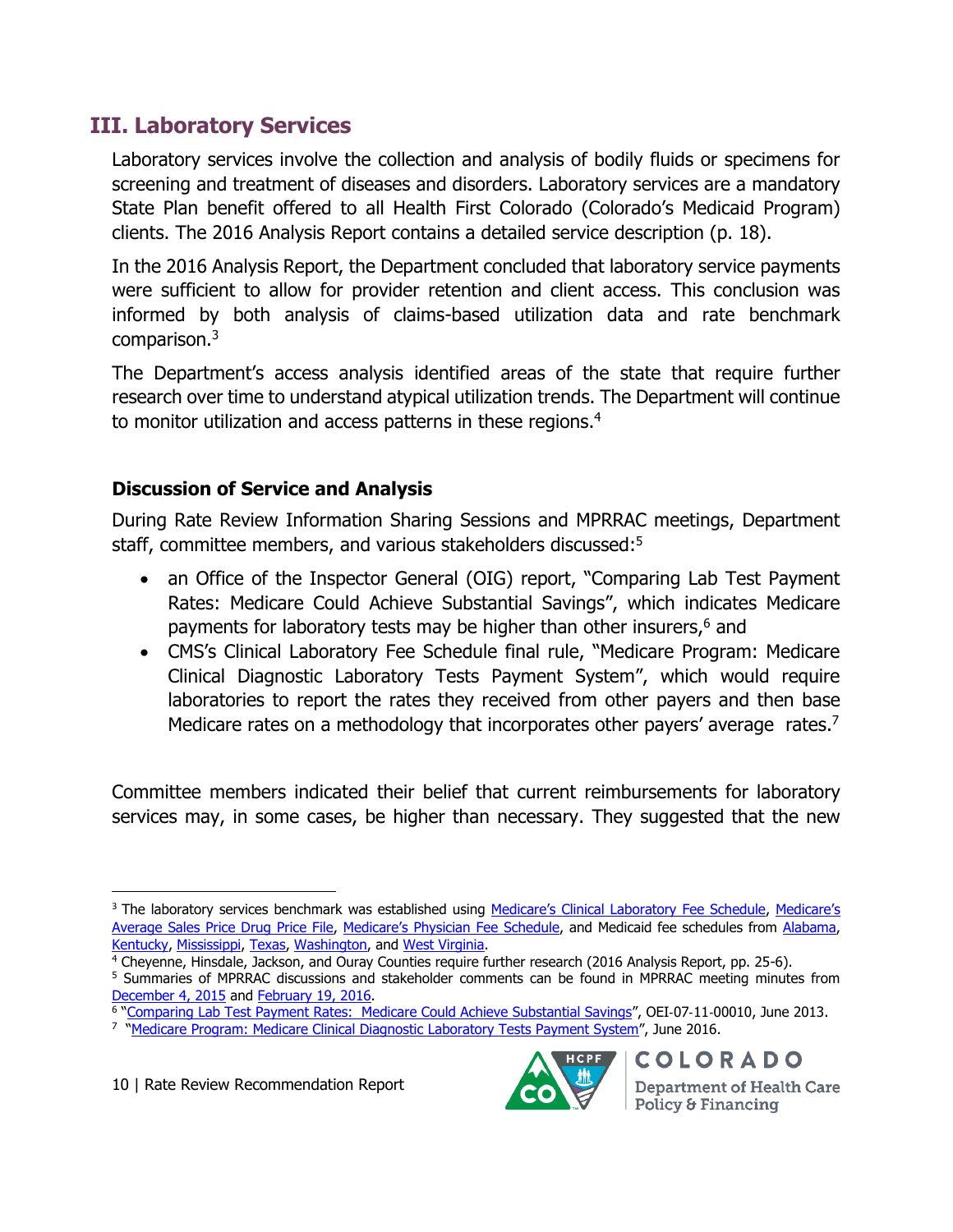Medicare rates, once published, would be more appropriate rates to which the Department could tie its rates.

## **MPRRAC Recommendations**

The MPRRAC's general impression is that the Department may be overpaying on laboratory service rates.

The MPRRAC recommends:

- 1. Moving forward, the Department should attempt to gather additional data on Medicare and commercial payments for laboratory services to make sure that Medicaid payments are appropriate. The MPRRAC is interested in, and recommends the Department investigate, Medicare's restructuring of rates, when they become available, as described in the CMS Clinical Laboratory Fee Schedule (CLFS) final rule entitled "Medicare Program: Medicare Clinical Diagnostic Laboratory Tests Payment System"; and
- 2. The Department continue its annual rate setting process, particularly for laboratory services that are not reimbursed by Medicare.

## **Department Considerations**

Results from the 2016 Analysis Report and the above mentioned OIG report lend support for the MPRRAC's impression. Results from the 2016 Analysis Report suggest that laboratory service payments at 87.96% of the benchmark were sufficient to allow for provider retention and client access to laboratory services. Additionally, based on the results of the OIG report, the Department and committee members anticipate that the CLFS final rule may lower some Medicare laboratory service rates.

## **Fiscal Analysis**

## Laboratory Recommendations 1-2

Based on the MPRRAC's recommendations, the Department does not need additional resources at this time to gather additional information and continue the rate setting process.

## **Department Recommendation**

The Department does not currently propose a change to laboratory service rates. This is informed by the results of the 2016 Analysis Report and CMS's plan to review and update

11 | Rate Review Recommendation Report

![](_page_10_Picture_14.jpeg)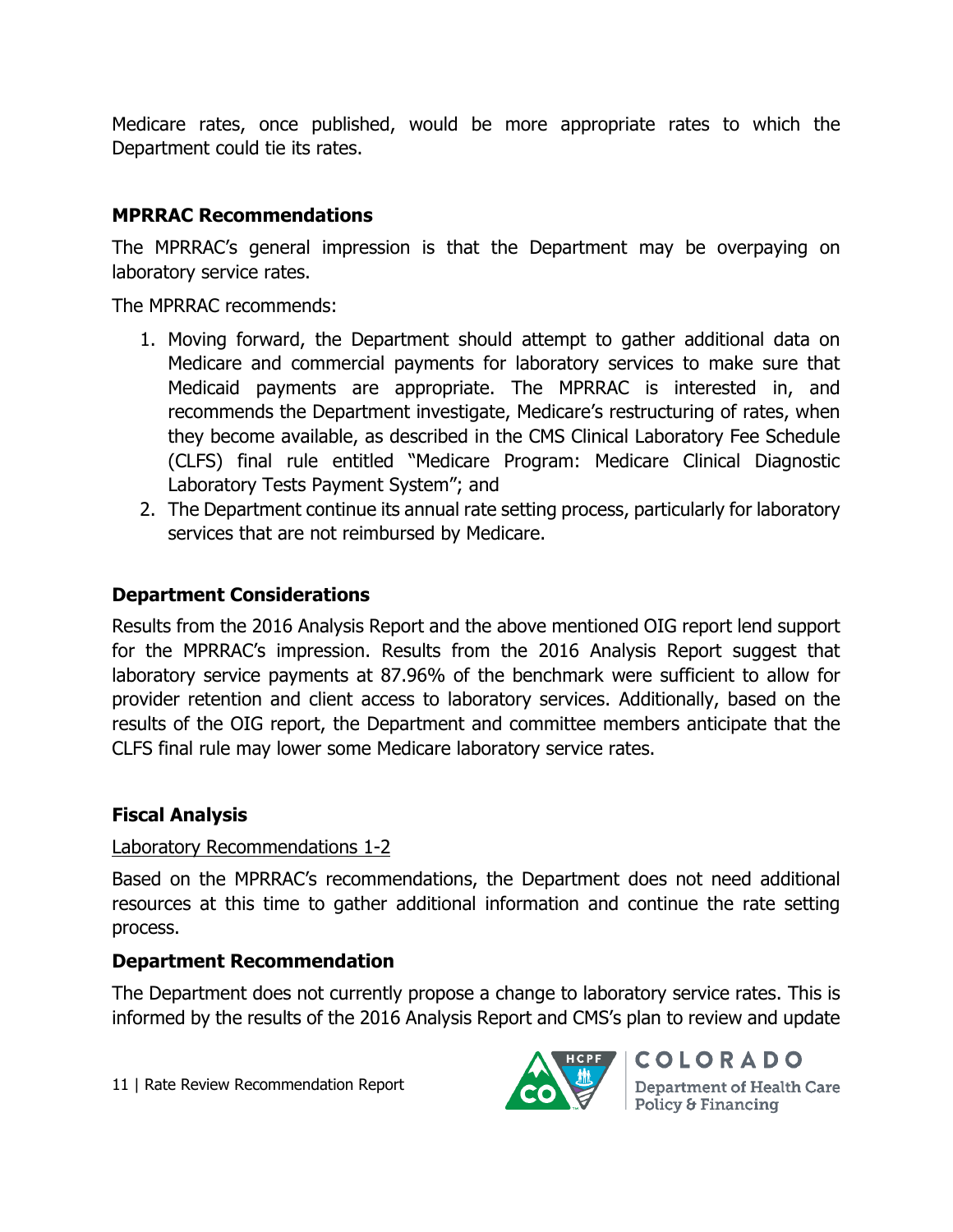Medicare rates. After Medicare publishes new rates in November 2017, the Department plans to reevaluate laboratory service rates. The Department believes new CMS rates will be based on transparent and robust information, which will be a valuable resource for the Department's rate setting process.

The Department will continue with its current rate setting process, in alignment with MPRRAC's second recommendation.

![](_page_11_Picture_3.jpeg)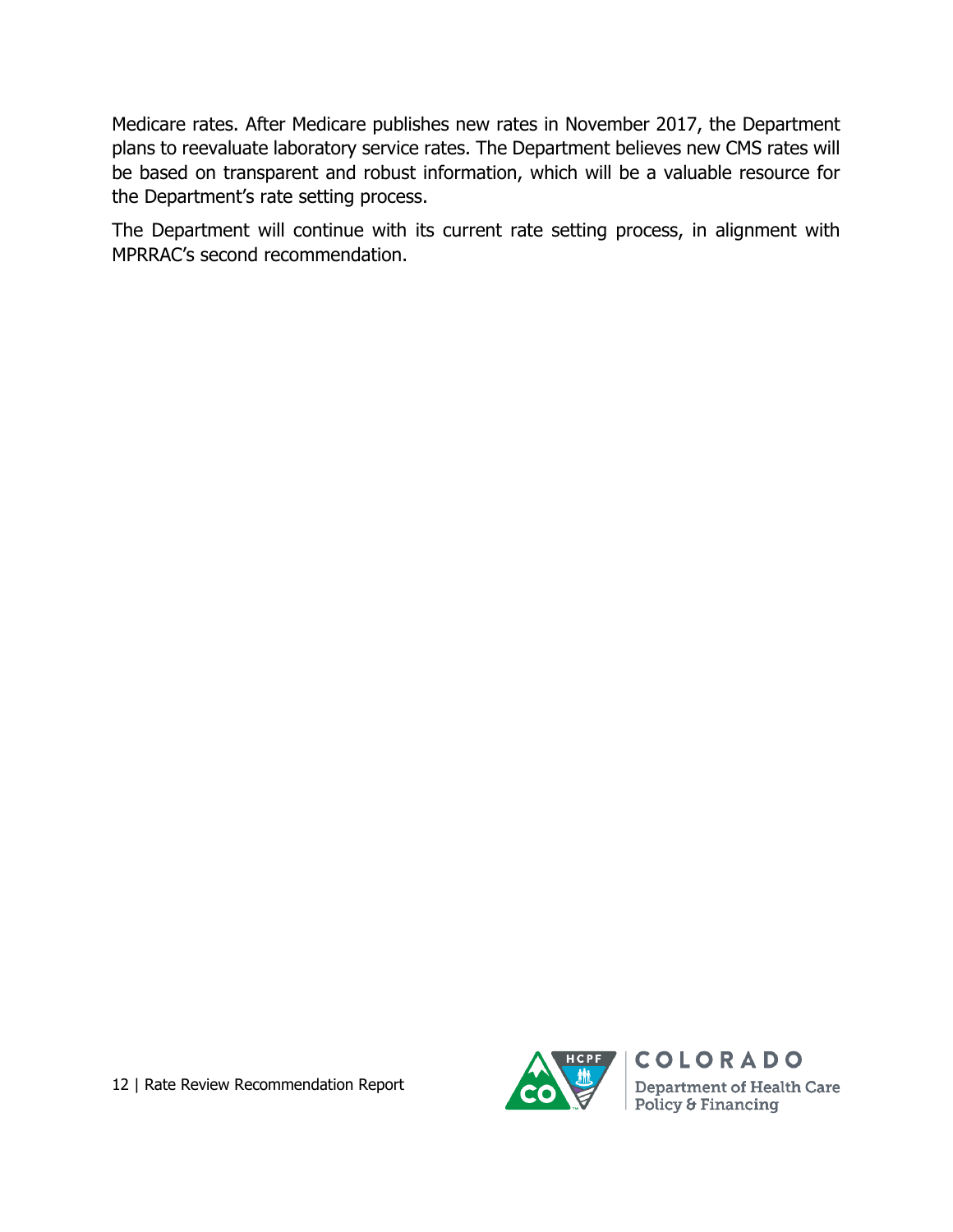# **IV. Home Health Services**

Home health services consist of skilled nursing, certified nurse aid (CNA), physical therapy (PT), occupational therapy (OT), and speech/language pathology (SLP) services. Home health services are a mandatory State Plan benefit offered to Health First Colorado (Colorado's Medicaid Program) clients who need intermittent skilled care. Rendering providers must be employed by a class A licensed home health agency. The 2016 Analysis Report contains a detailed service description (p. 43).

In the 2016 Analysis Report, the Department concluded that home health rates, in aggregate, were sufficient to allow for provider retention and that rates supported growth in utilization of services. This conclusion was informed by both analysis of claims-based utilization data and rate benchmark comparison.<sup>8</sup>

The Department's access analysis identified areas of the state that require further research over time to understand atypical utilization trends. The Department will continue to monitor utilization and access patterns in these regions.<sup>9</sup>

## **Discussion of Service and Analysis**

During Rate Review Information Sharing Sessions and MPRRAC meetings, committee members and various stakeholders offered experiential feedback. They indicated that home health agencies have difficulty recruiting and retaining staff and attributed this difficulty, in part, to competition with hospitals that offer better wages and benefit packages. They suggested that increased rates would aid recruiting and ease retention  $issues.<sup>10</sup>$ 

Meeting participants also: asked to see more quality of care data for home health services; noted that transportation costs are an issue for home health providers; and suggested that visit-based reimbursements might not appropriately reimburse for all of the services provided.

 $\overline{\phantom{a}}$ 

![](_page_12_Picture_11.jpeg)

<sup>8</sup> The home health services benchmark was established using Medicaid fee schedules from [Idaho,](http://healthandwelfare.idaho.gov/Providers/MedicaidProviders/MedicaidFeeSchedule/tabid/268/default.aspx) [Illinois,](https://www.illinois.gov/hfs/MedicalProviders/MedicaidReimbursement/Pages/HHFeeSchedule.aspx) [Louisiana,](http://www.lamedicaid.com/provweb1/fee_schedules/feeschedulesindex.htm) [North Carolina,](http://www2.ncdhhs.gov/dma/fee/) [Nebraska,](http://dhhs.ne.gov/medicaid/Pages/med_practitioner_fee_schedule.aspx) and [Ohio.](http://medicaid.ohio.gov/PROVIDERS/FeeScheduleandRates/SchedulesandRates.aspx)

 $9$  For long-term home health services, Health Statistics Regions (region) 11 (Jackson, Moffat, Rio Blanco, and Routt Counties) and 12 (Eagle, Garfield, Grand, Pitkin, and Summit Counties) require further research (2016 Analysis Report, pp. 48-51). For acute home health services, Cheyenne, Kit Carson, and Lincoln Counties in region 5 and Alamosa, Costilla, Mineral, Rio Grande, and Saguache Counties in region 8 require further research (2016 Analysis Report, pp. 51-4). More information on Health Statistics Regions can be found on the [Colorado Department of Public Health and](http://www.chd.dphe.state.co.us/HealthDisparitiesProfiles/dispHealthProfiles.aspx)  [Environment \(CDPHE\) website.](http://www.chd.dphe.state.co.us/HealthDisparitiesProfiles/dispHealthProfiles.aspx)

<sup>&</sup>lt;sup>10</sup> Summaries of MPRRAC discussions and stakeholder comments can be found in MPRRAC meeting minutes from [February 19, 2016](https://www.colorado.gov/pacific/sites/default/files/MPRRAC%20Meeting%20Minutes%20-%20Proposed%20-%202-19-2016.pdf) and [June 17, 2016.](https://www.colorado.gov/pacific/sites/default/files/MPRRAC%20Meeting%20Minutes%20-%20Draft%20-%206-17-2016.pdf)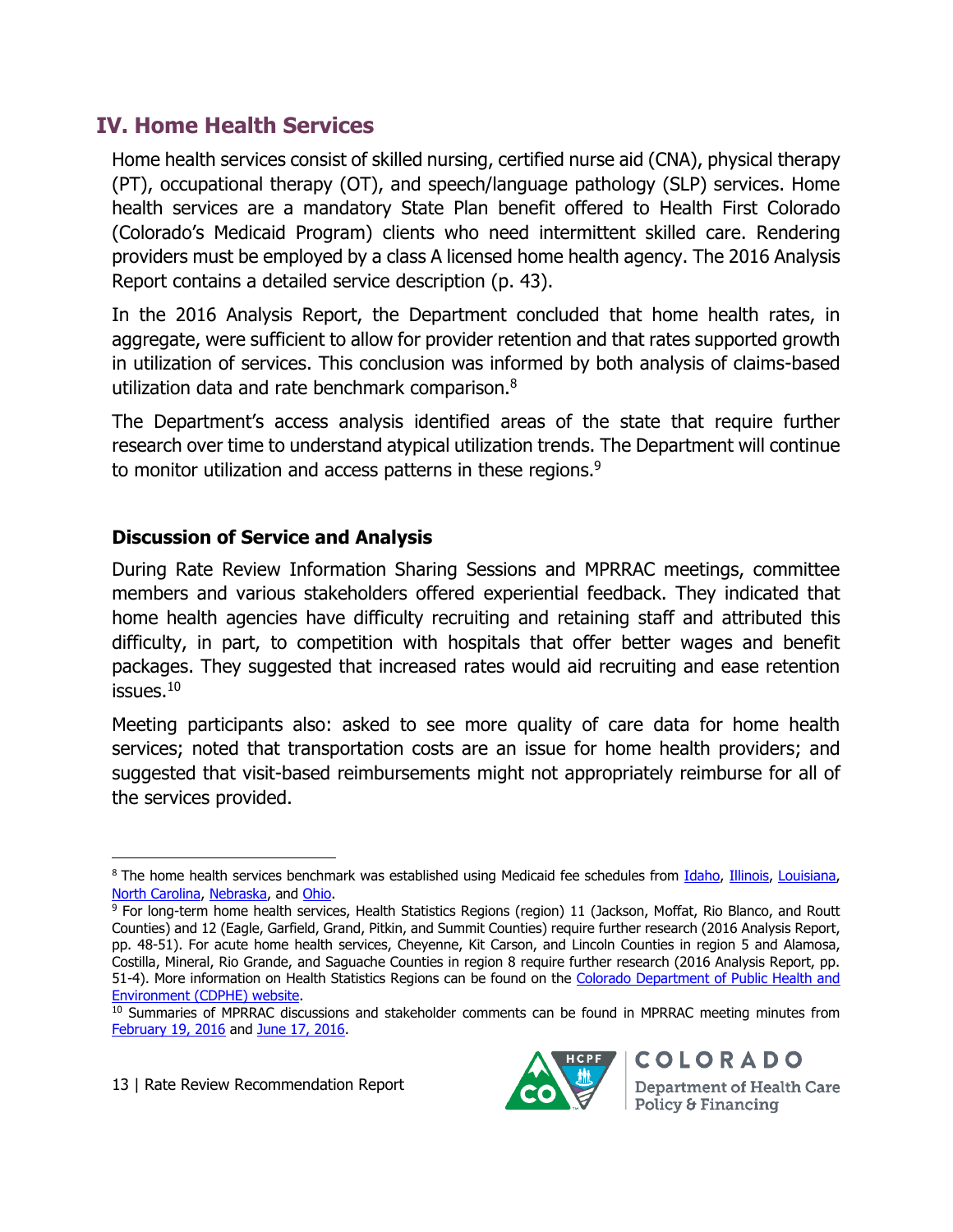## **MPRRAC Recommendations**

The MPRRAC's general impression is that home health reimbursement is below market, therefore the Department should consider increasing rates.

The MPRRAC recommends:

- 1. The Department increase rates towards 90% of Medicare's Low-Utilization Payment Adjustment (LUPA) rate over three years, then maintain 90% of the LUPA rate in subsequent years; and
- 2. The Department investigate, as an alternative to the current visit-based payment methodology, unit-based payment methodologies.

## **Department Considerations**

The Department does not share the MPRRAC's impression that home health reimbursement is below market. Results from the 2016 Analysis Report indicate that home health service payments are between 72.49% and 197.11% of other state Medicaid rates. The number of providers appeared sufficient to accommodate increases in utilization, which would not be likely had reimbursement been insufficient.

In addition, the Department's analysis is that Medicare's LUPA rate is not an appropriate comparator rate. <sup>11</sup> Reasons include, but are not limited to, differences in:

- Client eligibility Medicare clients must be confined to the home to receive home health services, Health First Colorado clients are not.<sup>12</sup>
- Utilizer characteristics Medicare provides services for the elderly, while Health First Colorado provides home health services to other populations, including children and adults, who have different diagnoses and health care needs.<sup>13</sup>

![](_page_13_Picture_14.jpeg)

l <sup>11</sup> In addition to the reasons that follow, The [Medicaid Payment Advisory Commission's \(MedPAC\) response](http://www.medpac.gov/docs/default-source/comment-letters/20160824_cy17_hha_pps_nprm_medpac_comment_rev_rev_sec.pdf?sfvrsn=0) to CMS's proposed rule "Calendar Year 2017 Home Health Prospective Payment System Rate Update" indicates MedPAC also believes Medicare's home health rates are too high.

 $12$  This may indicate that Medicare clients are higher acuity clients that require higher levels of, and more costly, care. This is supported by claims data; in FY 2014-15, 57% of Health First Colorado home health service utilizers were dually eligible for Medicare and Medicaid. This indicates that these Health First Colorado clients, despite being Medicare eligible, did not meet criteria to access Medicare's home health benefit.

<sup>&</sup>lt;sup>13</sup> For example, in FY 2014-15, infantile cerebral palsy was the most common principle diagnosis for Health First Colorado's long-term home health services and the second most common principle diagnosis for acute home health services. This is not a diagnosis that would typically be covered by Medicare home health services.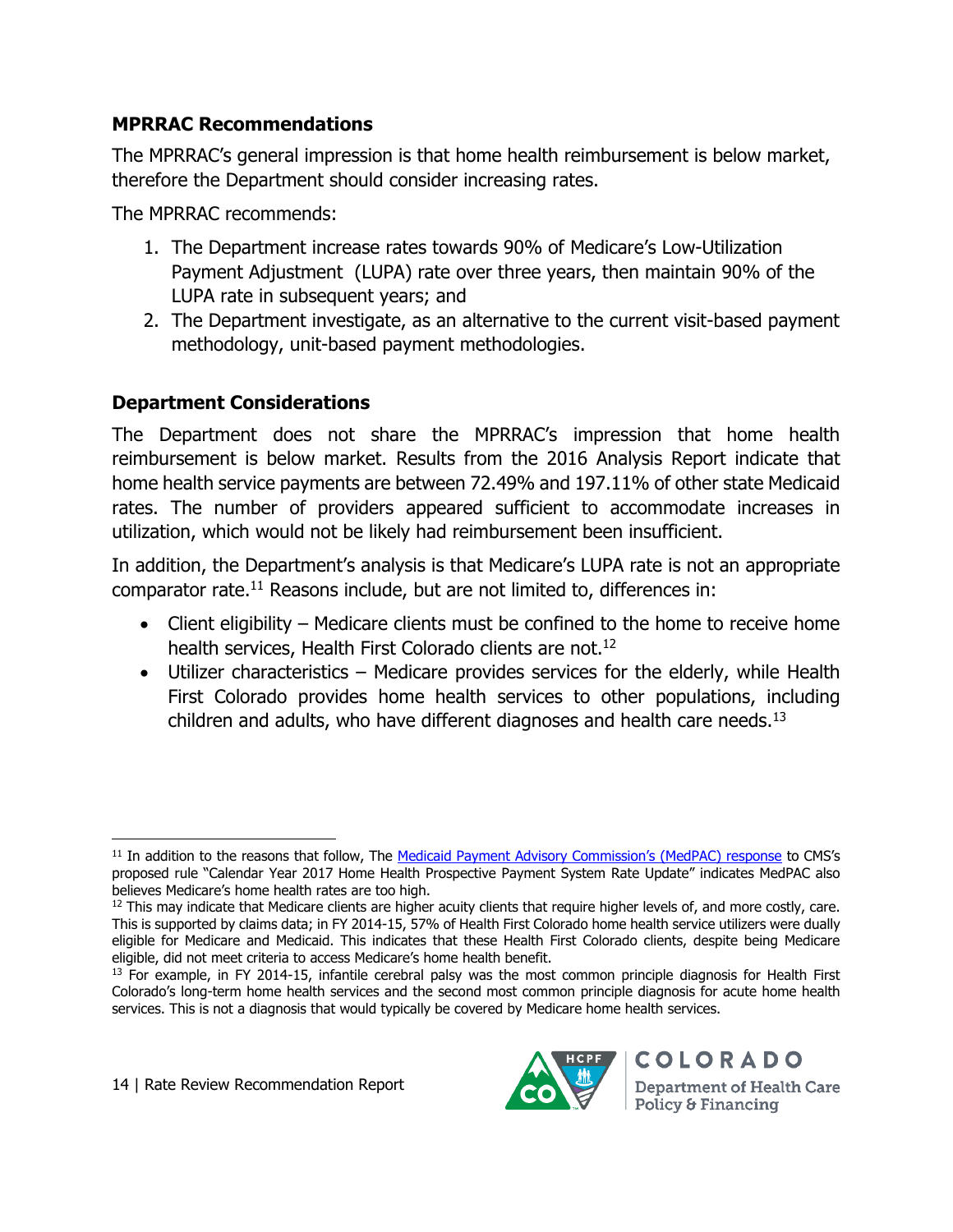Unit designations - Health First Colorado has some tiered payments based on visit type, Medicare does not.<sup>14</sup>

There is evidence of a statewide nursing shortage in Colorado, which impacts providers and clients of all payer-types.<sup>15</sup> While the Department can provide data and expertise to support efforts to address the shortage, the Department does not believe that a standalone, Medicaid-specific rate increase will address the statewide nursing shortage.

If home health rates were increased, it is unclear to what degree the increase would alleviate concerns regarding home health employee recruitment and retention. Differences between employment in facility settings and home settings extend beyond wages, to include the types of services being provided, employee travel, and scheduling differences. Furthermore, because the Department sets rates that are paid to home health agencies, which in turn determine the wages paid to their employees, it would be difficult for the Department to evaluate the direct impact of a rate change on home health employee wages.

Outside of the rate review process, the Department is already taking steps, specific to home health services, to improve service delivery. These efforts include implementing new federal regulations which:

- clarify that Health First Colorado home health services and items are not limited to home settings; and
- require changes to the coverage of medical supplies, equipment and appliances under the home health benefit.

## **Fiscal Analysis**

## Home Health Recommendation 1

Though the Department's evaluation is that Medicare's LUPA rate is not a comparable rate, the MPRRAC's recommendation provided enough specificity to warrant a fiscal analysis, which the Department has provided below. If the Department were to increase reimbursement for home health services to 90% of LUPA rates over the course of three years, the expected expenditure increase would be:

![](_page_14_Picture_12.jpeg)

 $\overline{\phantom{a}}$ <sup>14</sup> For example, Health First Colorado has three tiered rates for RN visits, based on initial visits, extended visits, and closing visits.

<sup>&</sup>lt;sup>15</sup> More information can be found in the U.S. Department of Health and Human Services Health Resources and Services Administration's "[The Future of the Nursing Workforce: National-](http://bhpr.hrsa.gov/healthworkforce/supplydemand/nursing/workforceprojections/nursingprojections.pdf) and State-Level Projections, 2012-2025".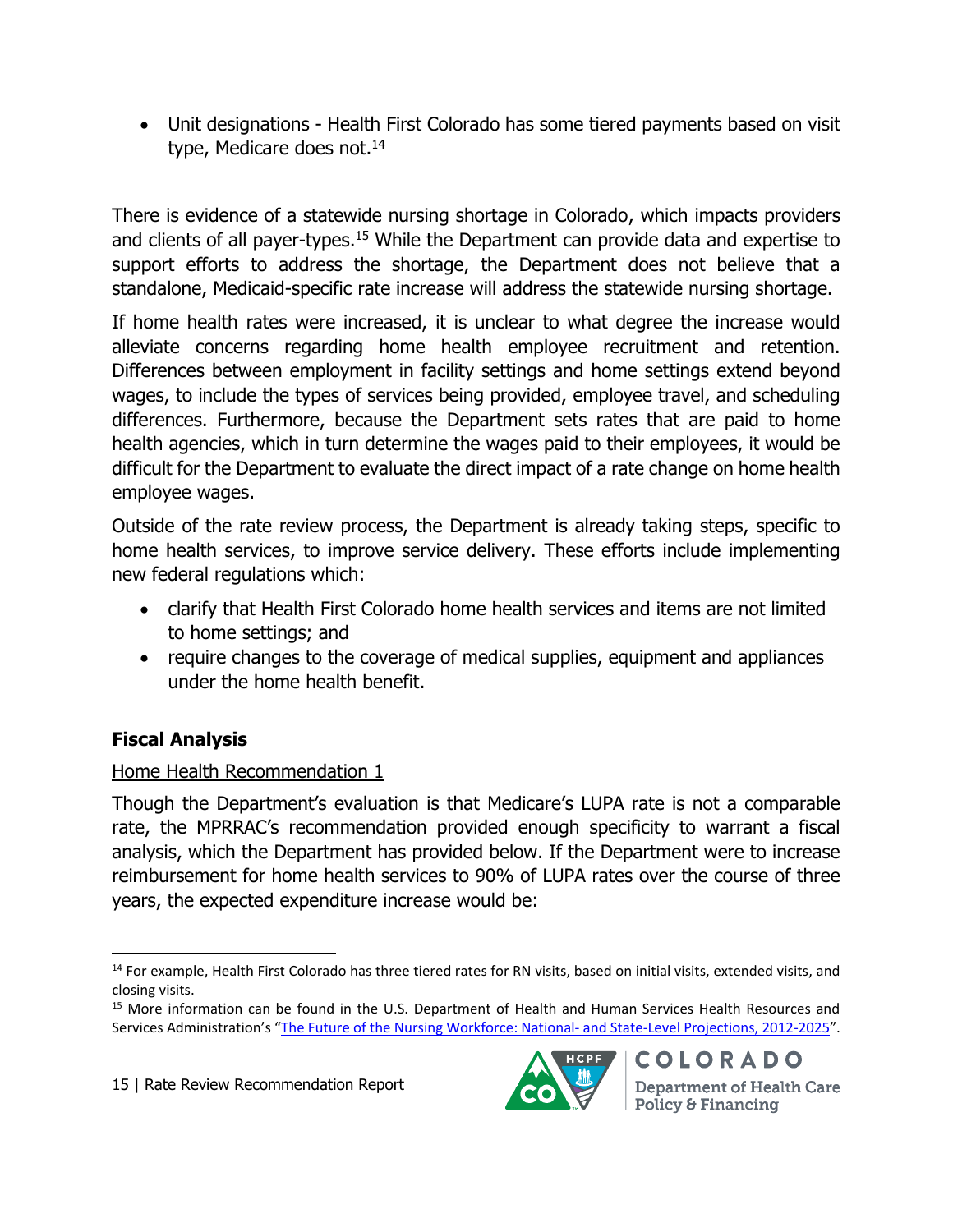| <b>Estimated Impact of Increasing Home Health Rates to 90% of Medicare's</b><br>Low Utilization Payment Adjustment (LUPA) Rate by Fund Split |                    |                        |                      |                                |  |  |
|----------------------------------------------------------------------------------------------------------------------------------------------|--------------------|------------------------|----------------------|--------------------------------|--|--|
| <b>Item</b>                                                                                                                                  | <b>Total Funds</b> | General<br><b>Fund</b> | Cash<br><b>Funds</b> | <b>Federal</b><br><b>Funds</b> |  |  |
| FY 2017-18 Annual Impact                                                                                                                     | \$26,691,430       | \$12,785,520           | \$185,070            | \$13,720,840                   |  |  |
| FY 2018-19 Annual Impact                                                                                                                     | \$64,605,748       | \$30,947,214           | \$465,483            | \$33,193,051                   |  |  |
| FY 2019-20 Annual Impact                                                                                                                     | \$113,751,807      | \$54,488,983           | \$850,920            | \$58,411,904                   |  |  |

If the Department were directed to gather information from home health agencies regarding employee wages, this would require additional staff and potentially contracting resources.

## Home Health Recommendation 2

Currently, the Department reimburses for most home health services on a per visit basis; each visit can last up to 2.5 hours. This is considered a visit-based payment, and differs from unit-based payment. Unit-based payment, in which one unit is a specific amount of time, typically reimburses for multiple units within one visit (e.g. a one hour visit could consist of four 15-minute units). Currently, providers are not required to report, in claims data, the exact amount of time spent rendering the service. As such, the Department cannot conduct a fiscal analysis of this recommendation at this time.

#### **Department Recommendation**

The Department does not recommend a change to home health service rates. This recommendation is based on the results of the 2016 Analysis Report. The Department does not believe that Medicare's LUPA rate is comparable and therefore does not recommend increasing home health rates to 90% of Medicare's LUPA rate.

While the Department does not recommend changing current rates, the Department plans to investigate what a switch from visit-based payments to unit-based payments would entail.

The Department plans to investigate:

- other state Medicaid home health programs with unit-based payments;
- if any state Medicaid home health programs changed from visit-based to unitbased payments and if they observed changes in provider retention and client utilization; and

![](_page_15_Picture_11.jpeg)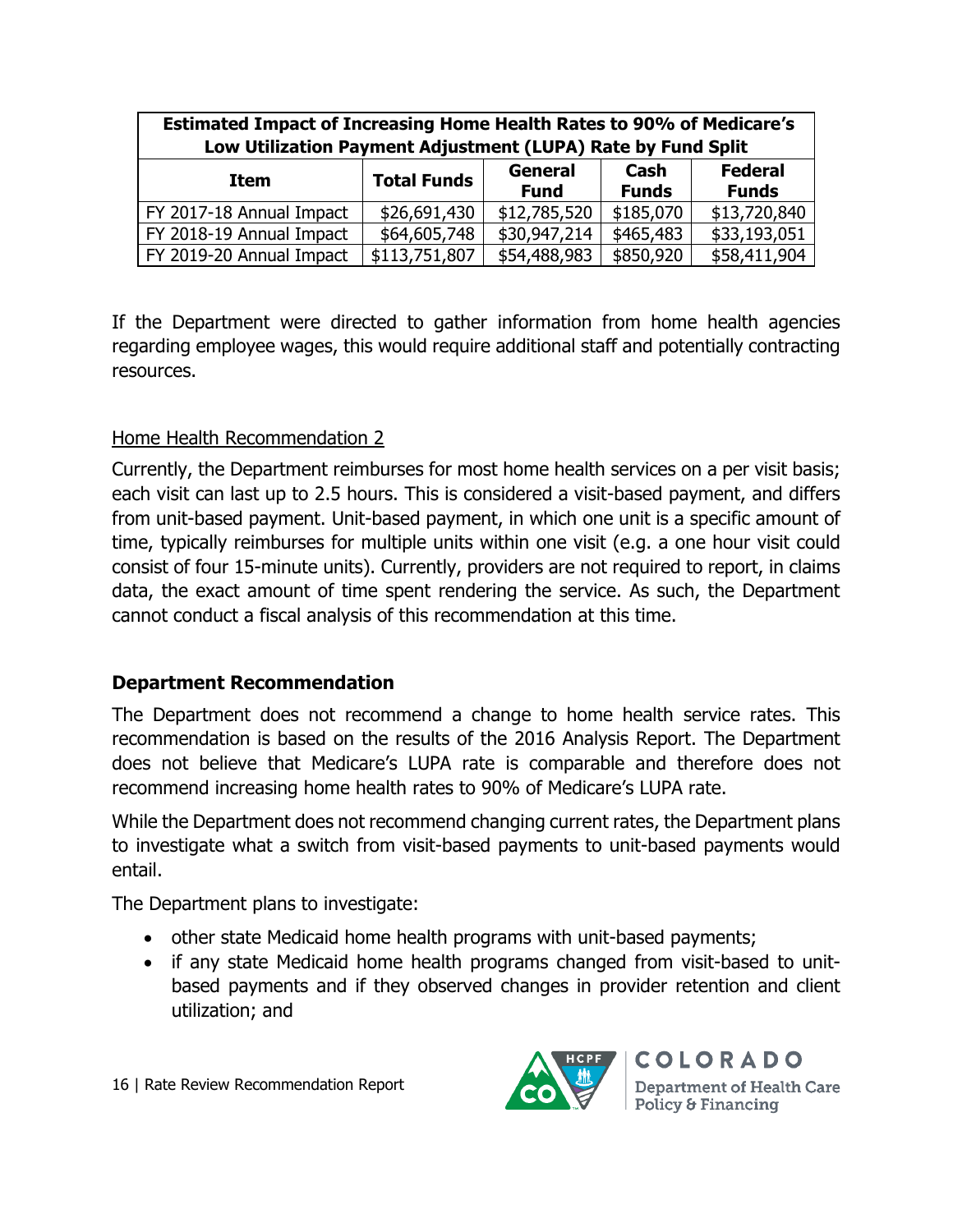the systematic and operational changes such a switch might require.

# **V. Private Duty Nursing Services**

PDN services provide one-to-one nursing care by a Registered Nurse (RN) or Licensed Practical Nurse (LPN). PDN services are an optional State Plan benefit that the Department offers to Health First Colorado (Colorado's Medicaid Program) clients who are dependent on medical technology and who need a higher level of care than is available via home health services.<sup>16</sup> Like home health services, rendering providers must be employed by a class A licensed home health agency. The 2016 Analysis Report contains a detailed service description (p. 32).

In the 2016 Analysis Report, the Department concluded that PDN rates were sufficient to allow for provider retention and that rates supported growth in service utilization. This conclusion was informed by both analysis of claims-based utilization data and rate benchmark comparison.<sup>17</sup>

## **Discussion of Service and Analysis**

During Rate Review Information Sharing Sessions and MPRRAC meetings, committee members and various stakeholders offered experiential feedback. They indicated that home health agencies have difficulty recruiting and retaining staff and attributed this difficulty, in part, to competition from hospitals that offer better wages and benefit packages. They suggested that increased rates would aid recruiting and ease retention issues. $18$ 

Additionally, some committee members suggested that increasing LPN rates might lead to a substitution effect (i.e., if LPN rates were increased, home health agencies could send LPNs in the stead of RNs). They further suggested increasing LPN rates for PDN services could save the Department money by decreasing the use of RNs, who are reimbursed at higher amounts.

17 | Rate Review Recommendation Report

![](_page_16_Picture_11.jpeg)

 $\overline{a}$ <sup>16</sup> A [2012 Kaiser Family Foundation report](http://kff.org/medicaid/state-indicator/private-duty-nursing-services/) indicated that only 23 state Medicaid agencies offered some form of PDN services.

<sup>&</sup>lt;sup>17</sup> The PDN services benchmark was established using Medicaid fee schedules from [Idaho,](http://healthandwelfare.idaho.gov/Providers/MedicaidProviders/MedicaidFeeSchedule/tabid/268/default.aspx) [Illinois,](https://www.illinois.gov/hfs/MedicalProviders/MedicaidReimbursement/Pages/HHFeeSchedule.aspx) [Louisiana,](http://www.lamedicaid.com/provweb1/fee_schedules/feeschedulesindex.htm) North [Carolina,](http://www2.ncdhhs.gov/dma/fee/) [Nebraska,](http://dhhs.ne.gov/medicaid/Pages/med_practitioner_fee_schedule.aspx) and [Ohio.](http://medicaid.ohio.gov/PROVIDERS/FeeScheduleandRates/SchedulesandRates.aspx)

<sup>&</sup>lt;sup>18</sup> Summaries of MPRRAC discussions and stakeholder comments can be found in MPRRAC meeting minutes from [February 19, 2016](https://www.colorado.gov/pacific/sites/default/files/MPRRAC%20Meeting%20Minutes%20-%20Proposed%20-%202-19-2016.pdf) and [June 17, 2016.](https://www.colorado.gov/pacific/sites/default/files/MPRRAC%20Meeting%20Minutes%20-%20Draft%20-%206-17-2016.pdf)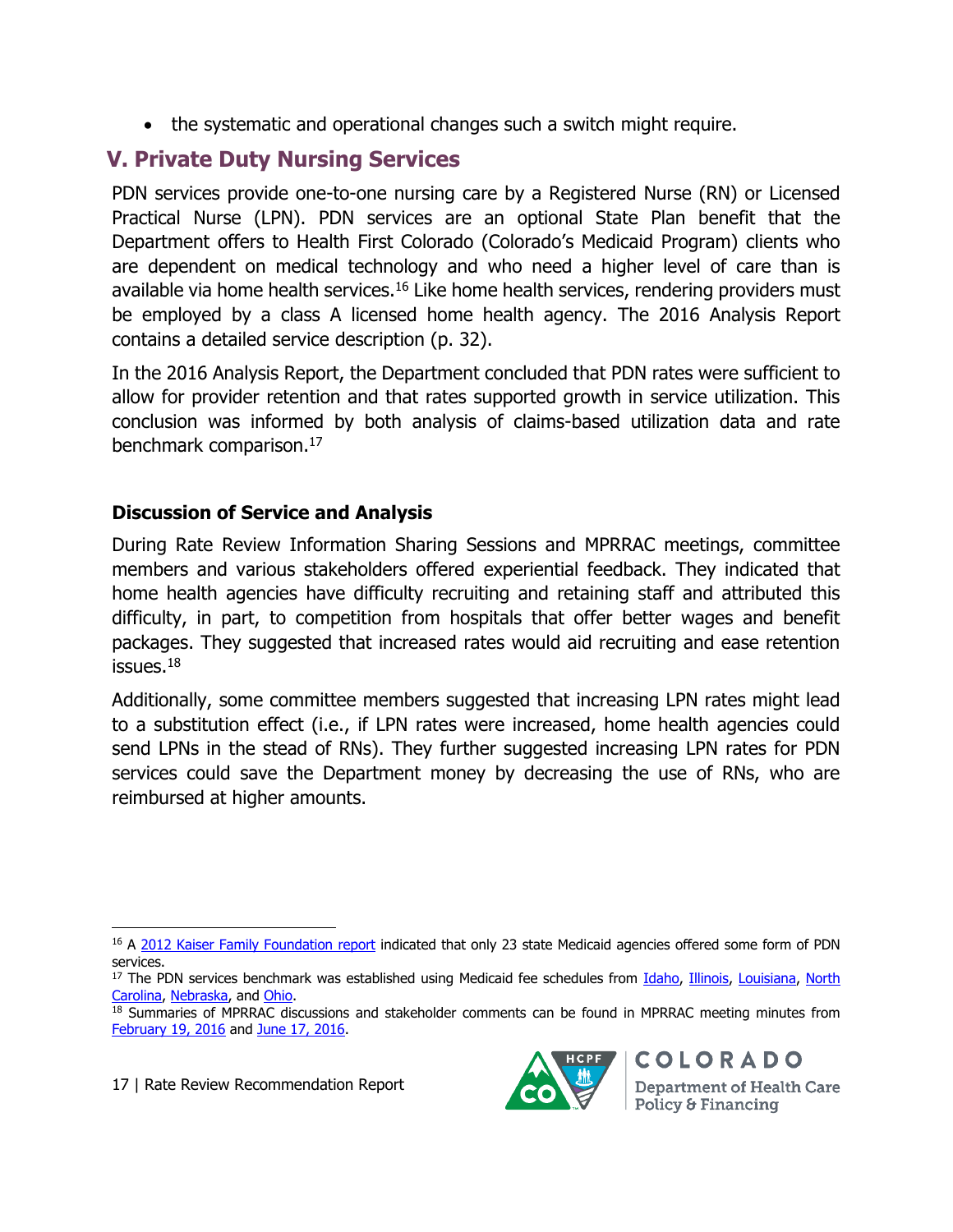#### **MPRRAC Recommendations**

The MPRRAC's general impression is that, via the provision of PDN services, there may be opportunity for clients to receive services in less restrictive and less costly environments. Additionally, increasing LPN rates for PDN services could save the Department money by decreasing the use of RNs, who are reimbursed at higher amounts.

The MPRRAC recommends:

- 1. The Department gather more information about LPN reimbursement rates and/or wages from hospitals and long-term acute care facilities, to help investigate appropriate increases in the LPN rate for PDN services; and
- 2. The Department should maintain adequate RN reimbursement rates over time.

## **Department Considerations**

Results from the 2016 Analysis Report do not lend support for, or refute, the MRPRAC's impressions.<sup>19</sup> Results from the 2016 Analysis Report indicate that PDN service rates are between 111.80% and 144.70% of other state Medicaid rates, and that rates were sufficient to allow for provider retention and supported growth in utilization of PDN services.

Committee members and stakeholders had similar staffing concerns for both home health services and PDN services. As first stated in the home health services section above, it is unclear to the Department to what degree a Medicaid-specific rate increase would alleviate concerns regarding home health employee recruitment and retention, given: the statewide nursing shortage; inherent differences in facility vs. home based work settings; and the fact that the Department lacks access to home health agency employment information.

 $\overline{\phantom{a}}$ 

![](_page_17_Picture_10.jpeg)

<sup>&</sup>lt;sup>19</sup> For example, the Department does not possess data on whether nursing facilities or inpatient hospital facilities currently keep waitlists for clients who wish to transition to PDN services.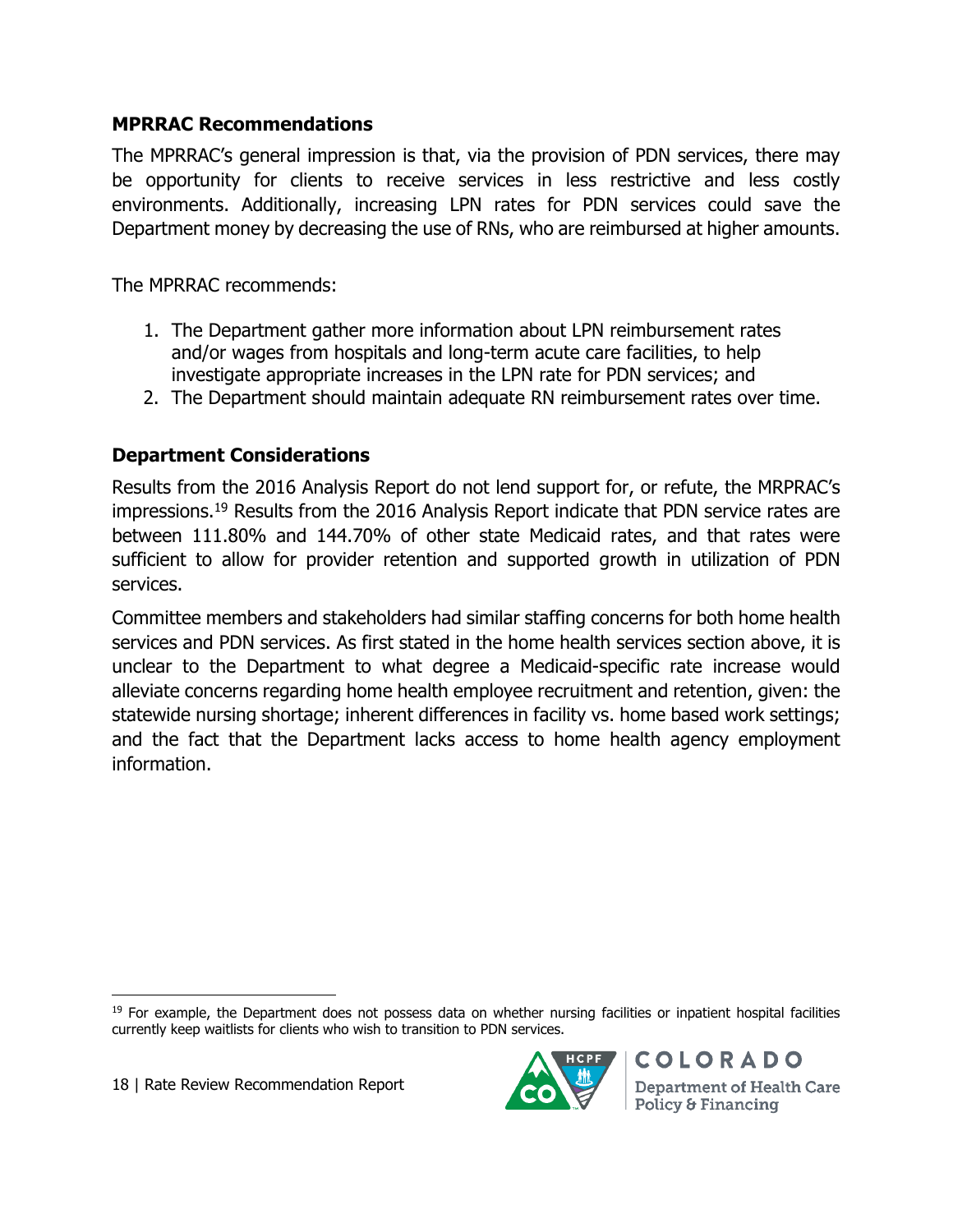#### **Fiscal Analysis**

#### Private Duty Nursing Recommendation 1

Based on the MPRRAC's recommendation, the Department does not need additional resources at this time to gather additional information.

#### Private Duty Nursing Recommendation 2

The Department notes that any future increases to RN rates will require additional appropriations from the General Assembly.

## **Department Recommendation**

The Department does not recommend a change to current PDN rates. This is informed by the results of the 2016 Analysis Report.

Regarding the investigation of LPN wage information from hospitals and long-term acute care facilities (LTACs), the Department plans to:

- survey several hospitals and long-term acute care facilities, and
- reach out to other state Medicaid agencies that increased their LPN rates for PDN services, to see if their data shows evidence of an LPN and RN substitution effect.

In addition to gathering LPN wage information, the Department will also attempt to gather information pertaining to the differences in client populations, facility costs, and types of services provided within facility vs home settings. This will help the Department determine if comparing LPN wages for facility and home settings is appropriate.

The Department will continue with its current rate setting process, in alignment with MPRRAC's second recommendation.

![](_page_18_Picture_12.jpeg)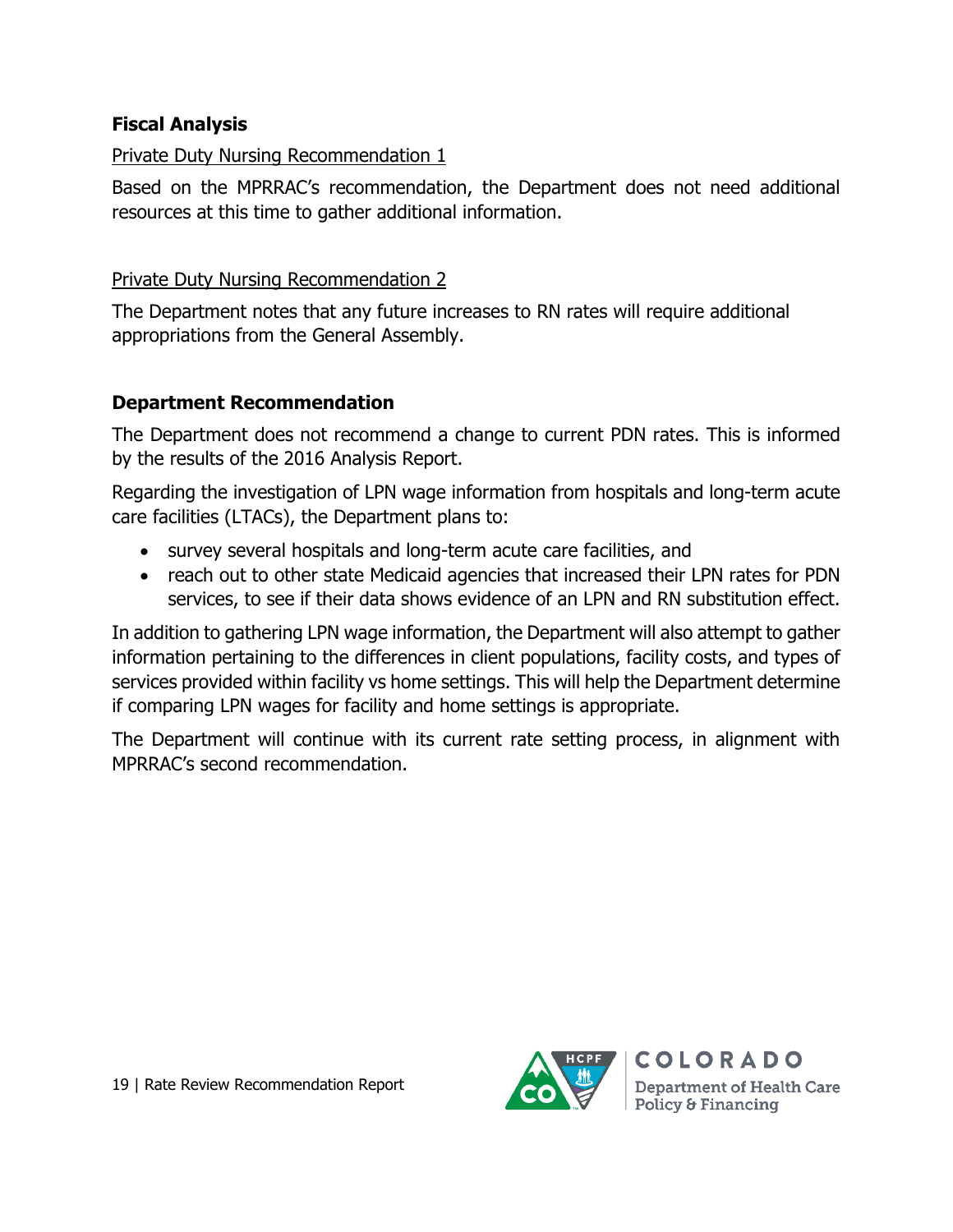# **VI. Non-Emergent Medical Transportation Services**

NEMT services are transportation to and from medically necessary services for clients who have no other means of transportation. NEMT services are a mandatory State Plan benefit offered to all Health First Colorado (Colorado's Medicaid Program) clients. NEMT delivery systems differ throughout the state. The 2016 Analysis Report contains a detailed service description and explanation of the different transportation delivery systems (p. 59). NEMT services are separate and distinct from EMT services, however, it is important to review the recommendations for both services in tandem, as changes to one aspect of transportation services has the potential to impact the other.

In the 2016 Analysis Report, the Department was unable to draw reliable conclusions on the sufficiency of NEMT rates to allow for provider retention and client access. This was due to variations in the three NEMT delivery systems, including: the amount and quality of data available for each system; and a lack of reliable and complete claims data from nine urban counties prior to November 2014. Even though the Department did not offer a conclusion regarding the sufficiency of NEMT rates, the Department was able to conduct a rate comparison analysis. Results of this analysis suggest that NEMT service payments are at 28.19% of the rate comparison benchmark. This conclusion was informed by both analysis of claims-based utilization data and rate benchmark comparison.<sup>20</sup>

The Department's access analysis identified areas of the state that require further research over time to understand atypical utilization trends. The Department will continue to monitor utilization and access patterns in these regions. $21$ 

## **Discussion of Service and Analysis**

During Rate Review Information Sharing Sessions and MPRRAC meetings, NEMT and EMT services were presented together. Committee member and stakeholder discussions generally focused on EMT services, though meeting participants noted that a lack of reliable NEMT utilization data makes analysis difficult. One stakeholder suggested increasing access to NEMT services, particularly in rural areas, might decrease the need for EMT services. They suggested increased rates would lead to increased NEMT service providers.<sup>22</sup>

 $\overline{a}$ 

![](_page_19_Picture_10.jpeg)

<sup>&</sup>lt;sup>20</sup> The NEMT services benchmark was established using Medicaid fee schedules from [Alabama,](http://www.medicaid.alabama.gov/CONTENT/6.0_Providers/6.6_Fee_Schedules.aspx) [Alaska,](https://medicaidalaska.com/portals/wps/portal/DocumentsandForms) [Arkansas,](https://www.medicaid.state.ar.us/Provider/docs/fees.aspx) [California,](https://files.medi-cal.ca.gov/pubsdoco/rates/rateshome.asp) [Connecticut,](https://www.ctdssmap.com/CTPortal/Provider/Provider+Fee+Schedule+Download/tabId/54/Default.aspx) [Montana,](https://medicaidprovider.mt.gov/) [Nebraska,](http://dhhs.ne.gov/medicaid/Pages/med_practitioner_fee_schedule.aspx) [New Mexico,](http://www.hsd.state.nm.us/providers/fee-schedules.aspx) [North Dakota,](https://www.nd.gov/dhs/services/medicalserv/medicaid/provider-fee-schedules.html) and [Wisconsin.](https://www.forwardhealth.wi.gov/WIPortal/Tab/42/icscontent/provider/maxFee/maxFeeDownloadsPdfVersions.htm.spage)

<sup>&</sup>lt;sup>21</sup> Health Statistics Region 11 (Jackson, Moffat, Rio Blanco, and Routt Counties) requires further research (2016 Analysis Report, p. 74). More information on Health Statistics Regions can be found on [CDPHE's website](http://www.chd.dphe.state.co.us/HealthDisparitiesProfiles/dispHealthProfiles.aspx).

<sup>&</sup>lt;sup>22</sup> Summaries of MPRRAC discussions and stakeholder comments can be found in MPRRAC meeting minutes from June [17, 2016.](https://www.colorado.gov/pacific/sites/default/files/MPRRAC%20Meeting%20Minutes%20-%20Draft%20-%206-17-2016.pdf)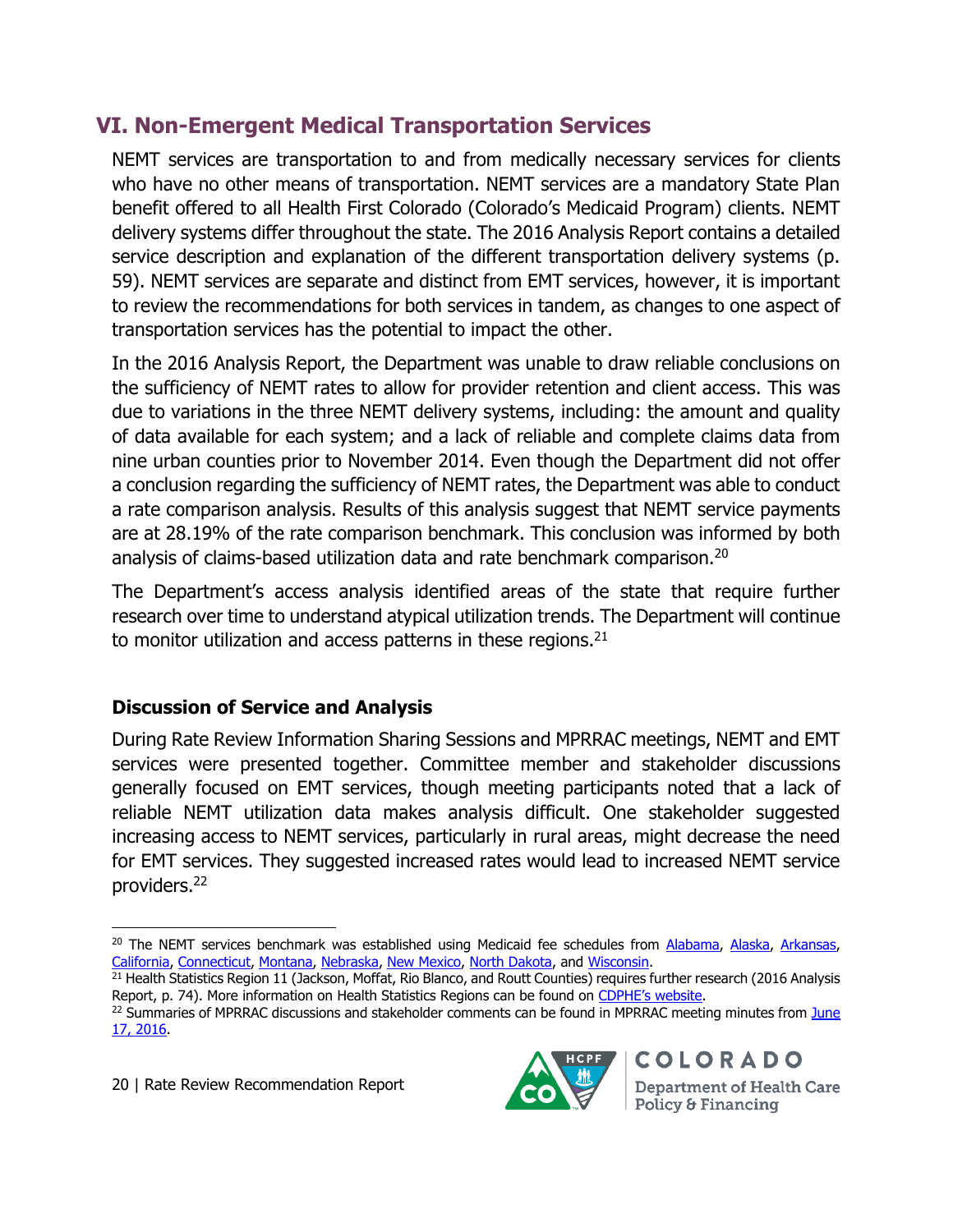## **MPRRAC Recommendations**

The MPRRAC's general impression is that NEMT rates are significantly below surrounding state Medicaid rates.

The MPRRAC recommends:

1. The Department survey surrounding states' NEMT rates and bring Colorado Medicaid rates to parity with surrounding states. $^{23}$ 

## **Department Considerations**

The Department was unable to draw reliable conclusions for NEMT services in the 2016 Analysis Report due to the amount and quality of available data. However, rate comparison results indicated that NEMT service payments are at 28.19% of other state Medicaid rates. Although this benchmark comparison did not include all surrounding states, it lends support for the MPRRAC's impression.

As outlined in the 2016 Analysis Report (p. 59), there are different NEMT delivery systems throughout Colorado, with differing organizational structures and oversight processes, which result in data and performance monitoring variation.

Outside of the rate review process, the Department is taking several steps, specific to NEMT services, to improve service delivery. These steps include:

- understanding how to reduce fragmentation in the administration of NEMT services;
- working with the Public Utilities Commission (PUC) to implement HB 16-1097, which will allow NEMT providers to be licensed by the PUC as a limited regulation carrier. This new permit should lead to an increase in providers because it can be more easily obtained;<sup>24</sup> and
- implementing recommendations outlined in the Department's response to the FY [2015-16 Legislative](https://www.colorado.gov/pacific/sites/default/files/Health%20Care%20Policy%20and%20Financing%20FY%202015-16%20RFI%205.pdf) Request for Information #5. For example, the Department is:
	- o engaging key stakeholders to collaborate on NEMT reform;
	- $\circ$  working more closely with other Colorado State agencies where their policy and planning overlaps with the Department, including the Colorado Department of Regulatory Agencies, the Colorado Department of Transportation, and the Colorado Department of Public Health and Environment; and

 $\overline{\phantom{a}}$ 

![](_page_20_Picture_16.jpeg)

<sup>&</sup>lt;sup>23</sup> Surrounding states, suggested by the MPRRAC to survey, included: Arizona, Kansas, Montana, New Mexico, North Dakota, Oklahoma, South Dakota, Utah, and Wyoming.

<sup>&</sup>lt;sup>24</sup> This new permit still requires reqular vehicle inspections, driver background checks, and sufficient insurance.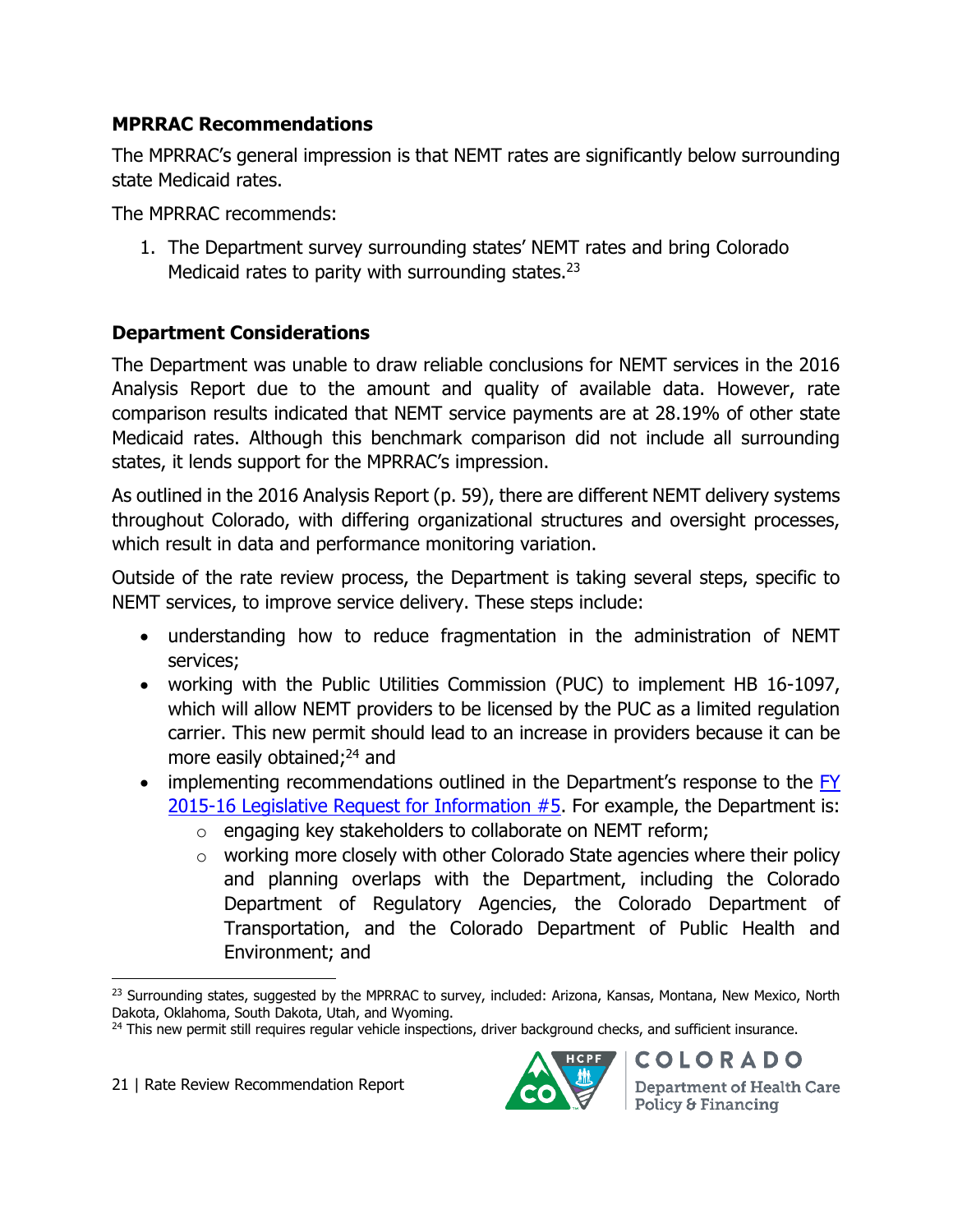- o researching possible future public/private sector partnership solutions to expand transportation options.
- o

## **Fiscal Analysis**

## NEMT Recommendation 1

Based on the MPRRAC's recommendation, the Department does not need additional resources at this time to survey surrounding states. The Department notes that any future increases to NEMT rates will require additional appropriations from the General Assembly.

## **Department Recommendation**

The Department does not currently propose a change to NEMT service rates. The Department is in the process of identifying ways to capture consistent NEMT claims data. Complete and accurate claims data might inform different Department recommendations in the future. Within the EMT service section of this report, the Department provides an estimate of the costs associated with reimbursing both NEMT and EMT services to 100% of the 2016 Analysis Report benchmark.

In an effort to gather more accurate and complete NEMT claims data, the Department plans to:

- continue to research how to reduce fragmentation in the administration of NEMT services;
- look into claims adjudication information;
- study the strengths of, and any concerns with, the new nine-county state broker shared-risk contract; and
- evaluate claims data that will be available after migrating to a new Medicaid Management Information System, which should be more robust than existing claims data (e.g., there will be greater differentiation between NEMT and EMT claims).

![](_page_21_Picture_13.jpeg)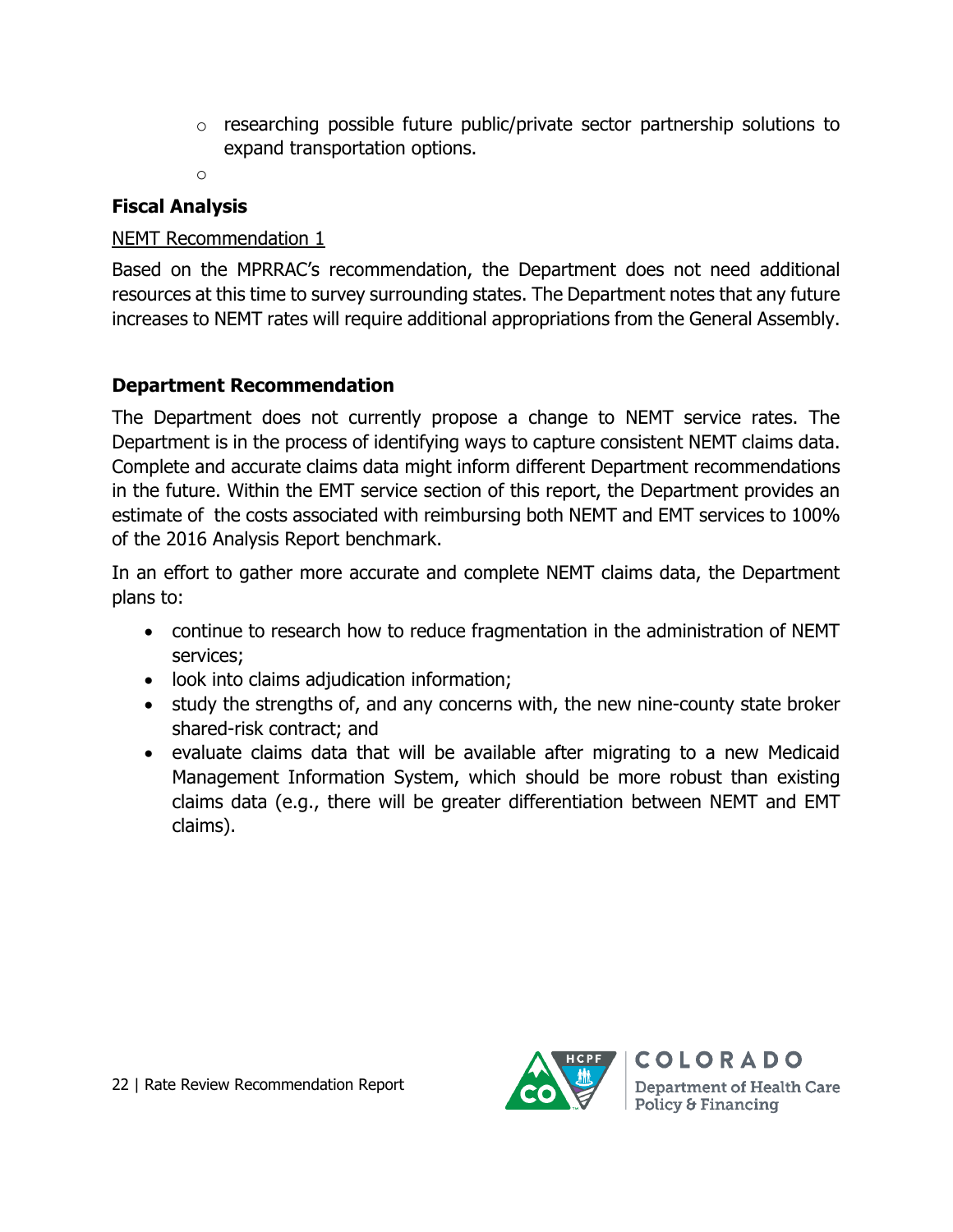# **VII. Emergency Medical Transportation Services**

EMT services include emergency ground and air transportation to and from a hospital. EMT services are a mandatory State Plan benefit offered to all Health First Colorado (Colorado's Medicaid Program) clients. The 2016 Analysis Report contains a detailed service description (p. 67). EMT services are separate and distinct from NEMT services, however, it is important to review the recommendations for both services in tandem, as changes to one aspect of transportation services has the potential to impact the other.

In the 2016 Analysis Report, the Department concluded that EMT service payments were sufficient to allow for client access and provider retention because EMT service providers cannot refuse services to clients. Despite access sufficiency, rates may not reflect appropriate reimbursement of high-value services. Analysis results indicated that EMT service payments are significantly below Medicare and other states at 30.74% of the benchmark. This conclusion was informed by both analysis of claims-based utilization data and rate benchmark comparison.<sup>25</sup>

The Department's access and analysis identified areas of the state that require further research over time to understand atypical utilization trends. The Department will continue to monitor utilization and access patterns in these regions.<sup>26</sup>

## **Discussion of Service and Analysis**

During Rate Review Information Sharing Sessions and MPRRAC meetings, committee members and stakeholders highlighted two broad concerns:

- EMT services must always be available, which means ambulances must be fully staffed and stocked at all times. Meeting participants said increased rates are justifiable given the costs associated with around-the-clock preparedness.
- EMT services are only reimbursed if a patient is taken to a hospital. Some committee members and stakeholders believed this incentivizes EMT providers to transport clients to the hospital, when appropriate care could be given onsite at less cost to the state. The Department does not currently reimburse for care

![](_page_22_Picture_11.jpeg)

l <sup>25</sup> The EMT services benchmark was established using [Medicare's Ambulance Fee Schedule](https://www.cms.gov/Medicare/Medicare-Fee-for-Service-Payment/AmbulanceFeeSchedule/afspuf.html) and Medicaid fee schedules from [Alabama,](http://www.medicaid.alabama.gov/CONTENT/6.0_Providers/6.6_Fee_Schedules.aspx) [Alaska,](https://medicaidalaska.com/portals/wps/portal/DocumentsandForms) [Arkansas,](https://www.medicaid.state.ar.us/provider/docs/fees.aspx) [California,](https://files.medi-cal.ca.gov/pubsdoco/rates/rateshome.asp) [Connecticut,](https://www.ctdssmap.com/CTPortal/Provider/Provider+Fee+Schedule+Download/tabId/54/Default.aspx) [Montana,](https://medicaidprovider.mt.gov/) [Nebraska,](http://dhhs.ne.gov/medicaid/Pages/med_practitioner_fee_schedule.aspx) [New Mexico,](http://www.hsd.state.nm.us/providers/fee-schedules.aspx) [North Dakota,](https://www.nd.gov/dhs/services/medicalserv/medicaid/provider-fee-schedules.html) and [Wisconsin.](https://www.forwardhealth.wi.gov/WIPortal/Tab/42/icscontent/provider/maxFee/maxFeeDownloadsPdfVersions.htm.spage)

<sup>&</sup>lt;sup>26</sup> Health Statistics Regions 10 (Delta, Gunnison, Hinsdale, Montrose, Ouray, and San Miguel Counties) and 12 (Eagle, Garfield, Grand, Pitkin, and Summit Counties) require further research (2016 Analysis Report, p. 74). More information on Health Statistics Regions can be found on [CDPHE's website](http://www.chd.dphe.state.co.us/HealthDisparitiesProfiles/dispHealthProfiles.aspx).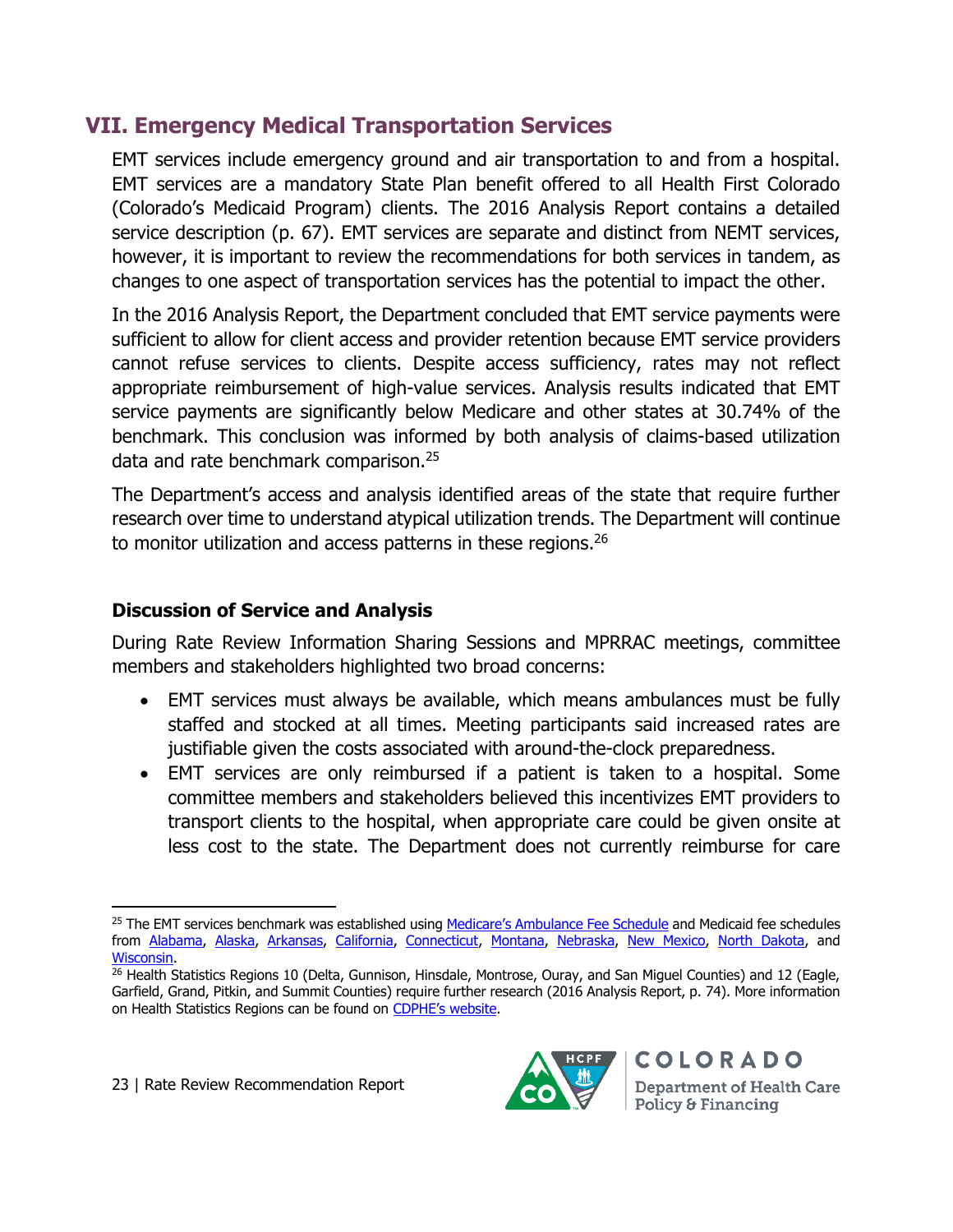provided onsite. Stakeholders suggested changing policy to reimburse for what is commonly referred to as "treat and release" care.

Meeting participants also discussed difficulties recruiting, training, and retaining staff and the need to analyze ground and air ambulance information separately in future analyses.<sup>27</sup>

## **MPRRAC Recommendations**

The MPRRAC's general impression is that EMT rates are significantly below the rates of surrounding state Medicaid programs and Medicare.

The MPRRAC recommends:

- 1. The Department first survey surrounding states' EMT rates and bring Colorado Medicaid rates to parity with surrounding states;
- 2. Over time, the Department bring EMT rates to parity with Medicare and investigate supplemental funding sources;
- 3. The Department look at initiating reimbursement for "treat and release" and "supplies used" codes; and
- 4. The Department investigate reimbursing for alternative transportation vehicles (i.e., vehicles other than ambulances).

## **Department Considerations**

Results of the 2016 Analysis Report indicated increases in EMT service providers and continued growth in utilization, but the nature of EMT service provision, coupled with service payments at 30.74% of the benchmark, indicate that EMT service payments may not support appropriate reimbursement for high-value services. Although this benchmark comparison did not include all surrounding states, the 2016 Analysis Report lends support for the MPRRAC's impression.

EMT providers must transport a client to the hospital to be reimbursed. If an EMT service provider arrives onsite and determines the client does not need to be transported to the hospital, they may: treat the client without reimbursement; or transport the client to a hospital to receive higher-cost care. Medicaid agencies have the ability to reimburse for both "treat and release" services, using existing paramedic intercept codes, and "supplies used" codes. Reimbursing EMT service providers for paramedic intercept codes could

![](_page_23_Picture_14.jpeg)

 $\overline{\phantom{a}}$ <sup>27</sup> Summaries of MPRRAC discussions and stakeholder comments can be found in MPRRAC meeting minutes from April [29, 2016](https://www.colorado.gov/pacific/sites/default/files/MPRRAC%20Meeting%20Minutes%20-%204-29-2016.pdf) and [June 17, 2016.](https://www.colorado.gov/pacific/sites/default/files/MPRRAC%20Meeting%20Minutes%20-%20Draft%20-%206-17-2016.pdf)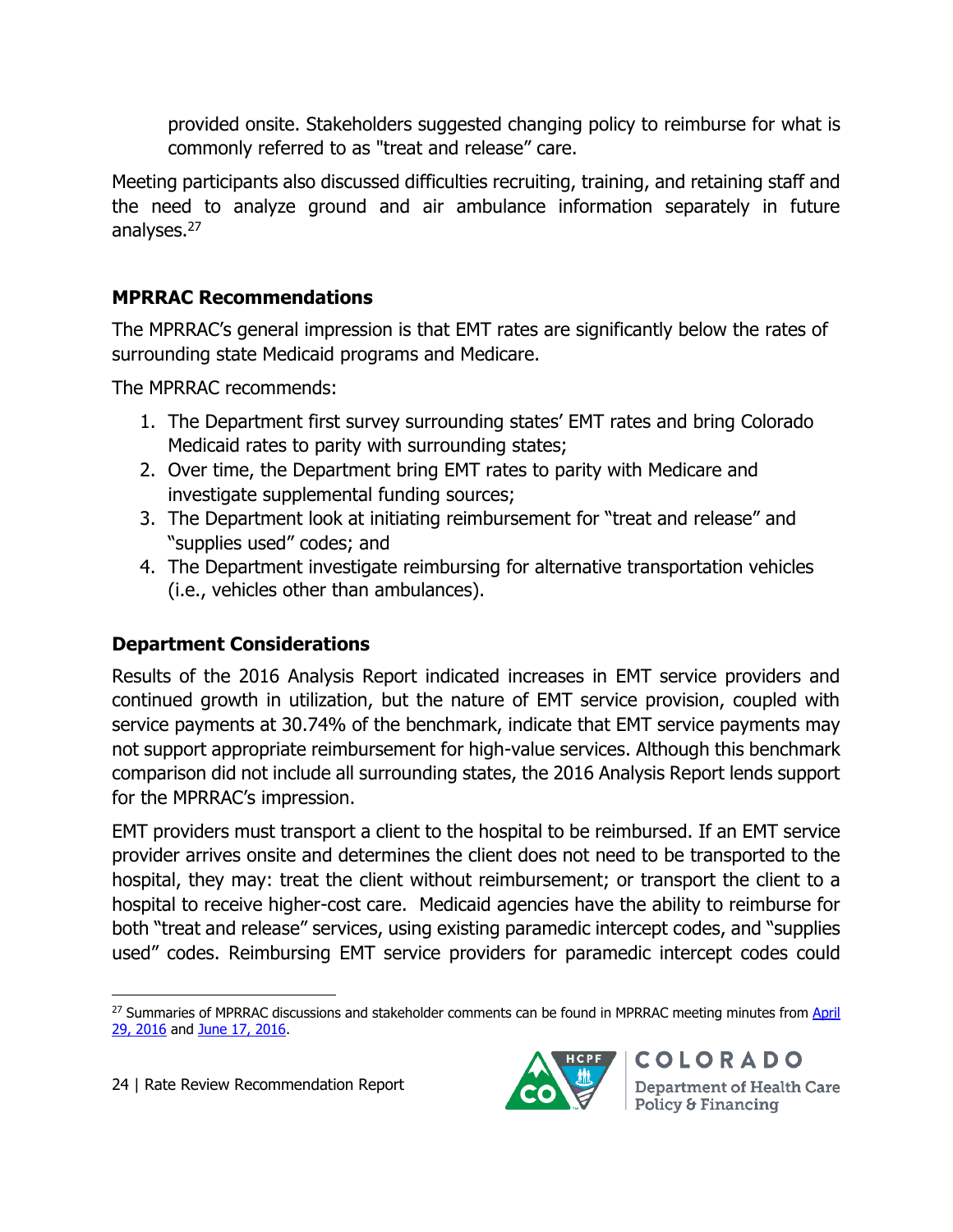potentially incent the delivery of needed onsite care and prevent higher-cost hospital care. The Department is open to further investigation of paramedic intercept codes. The Department currently reimburses for "supplies used" codes.

Outside of the rate review process, the Department is already working to improve EMT service delivery through efforts such as supporting the Colorado Department of Public Health and Environment (CDPHE) in the implementation of SB 16-069, a Community Paramedicine Regulation. The Department believes that this regulation, which instructs CDPHE to develop a new licensure type for community paramedicine services, may allow EMT service providers to treat a wider range of clients by providing services in the least restrictive and most cost effective environment.

## **Fiscal Analysis**

## EMT Recommendations 1-4

Based on the MPRRAC's recommendations, the Department does not need additional resources at this time to survey and investigate. Regarding the MPRRAC's EMT recommendations to bring rates to parity with other states and Medicare, the Department notes that any future increases to EMT service rates will require additional appropriations from the General Assembly. In the 2016 Analysis Report, the Department provided an estimate of the associated costs had it increased NEMT and EMT service rates to equal 100% of the combined NEMT and EMT benchmark. In FY 2014-15, this increase would have been approximately an additional \$74.13 million total funds and \$25.19 million General Fund (2016 Analysis Report, p. 79).

## **Department Recommendation**

The Department does not currently propose changes to EMT service rates. After the Department engages in the investigation below, the Department may offer different recommendations in the future.

The Department plans to:

- consult with surrounding state Medicaid agencies to gather information on their EMT service rates and evaluate those rates for comparability;
- reach out to our federal and state partners to understand supplemental funding sources for EMT services;
- calculate the potential budget impact of opening, and reimbursing for, paramedic intercept codes;

![](_page_24_Picture_11.jpeg)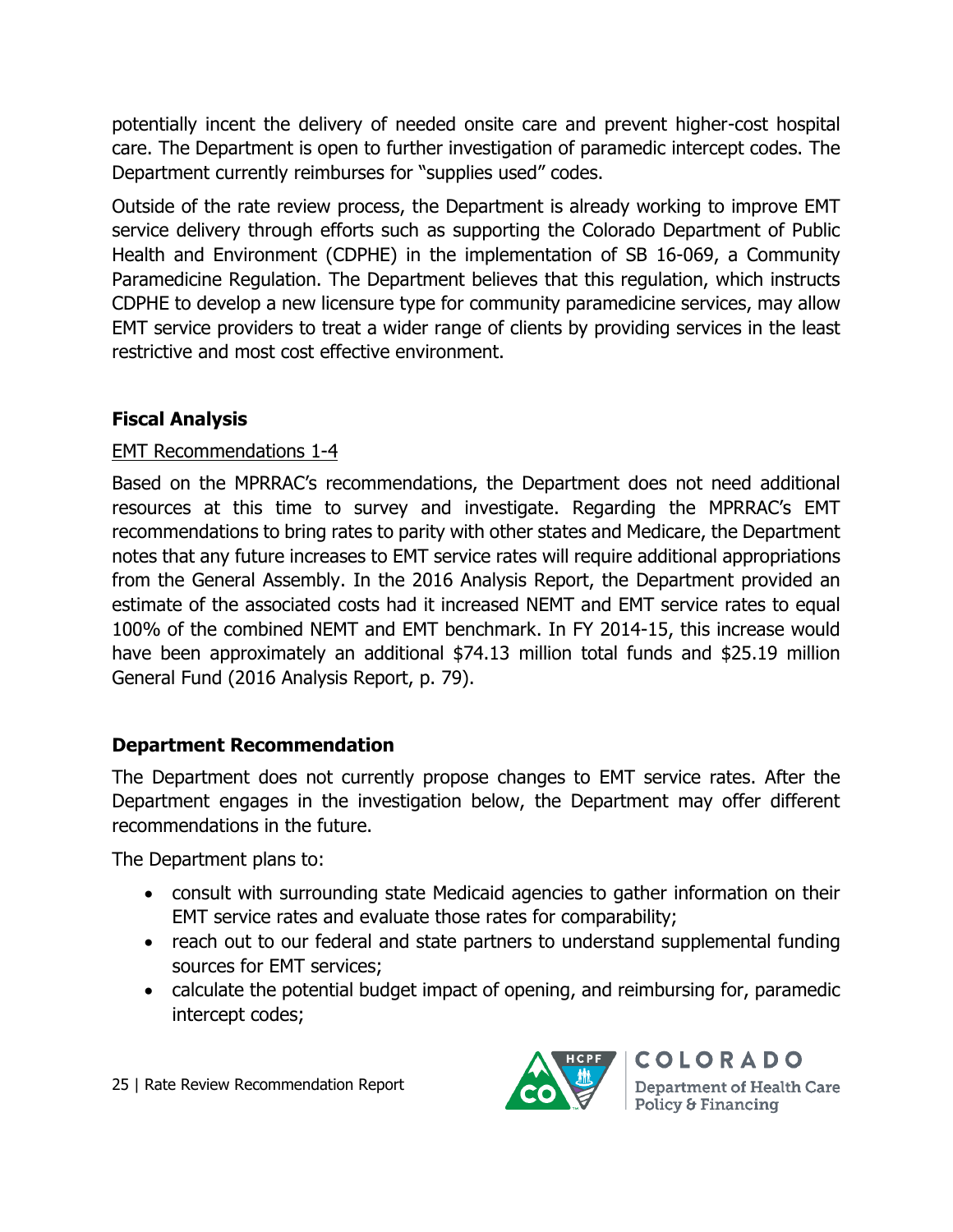- examine if changes to, and clarification of, NEMT service policies lessen potentially-avoidable utilization of EMT services;
- gather more information from EMT service providers on the rate components that they feel are inadequate; and
- forecast the complete budgetary impact of rate increases to existing EMT services, including researching the direct and indirect impacts a rate change may have on the utilization of other services.

![](_page_25_Picture_4.jpeg)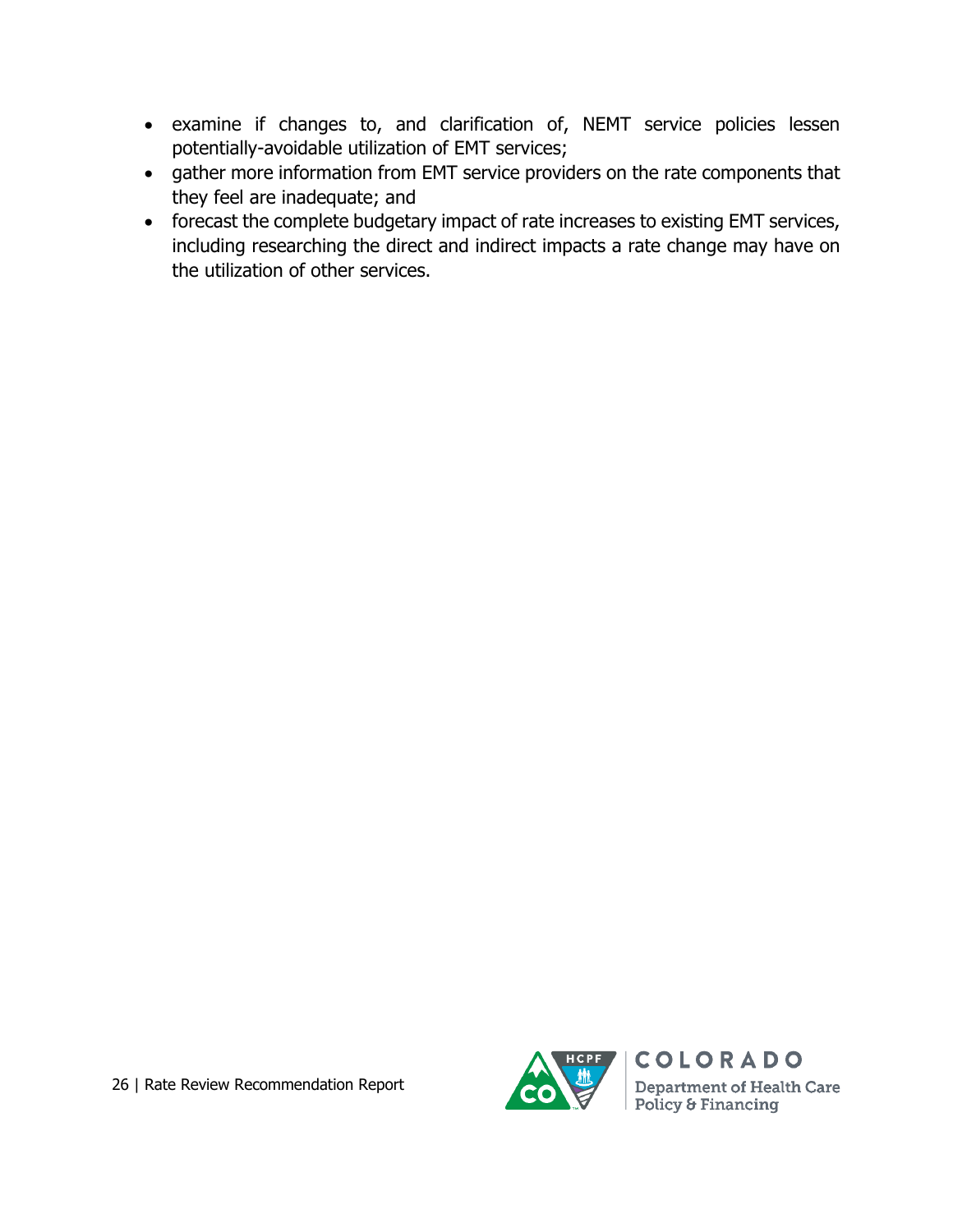# **VIII. Physician-Administered Drugs**

Physician-administered drugs are medications and devices that require delivery in an office under medical supervision. Physician-administered drugs are encompassed by physician services in the State Plan and are a mandatory service offered to all Health First Colorado (Colorado's Medicaid Program) clients. The 2016 Analysis Report contains a detailed service description (p. 81).

In the 2016 Analysis Report, the Department concluded that physician-administered drug rates, in aggregate, were sufficient to allow for provider retention and client access, though the Department noted a great deal of variation exists relative to the benchmark on a drug-by-drug basis (p. 93). This conclusion was informed by both analysis of claimsbased utilization data and rate benchmark comparison.<sup>28</sup>

The Department's access analysis identified areas of the state that require further research over time to understand atypical utilization trends. The Department will continue to monitor utilization and access patterns in these regions.<sup>29</sup>

## **Discussion of Service and Analysis**

During Rate Review Information Sharing Sessions and MPRRAC meetings, committee members and various stakeholders indicated physician offices have difficulty providing physician-administered drugs when the physician's office is reimbursed below the price paid for the drug. Meeting participants suggested that reimbursing for a drug at the cost the physician's office paid would allow providers to continue to administer the drug and might encourage other providers to begin administering the drug. Committee members and stakeholders suggested CMS's Average Sales Price (ASP) Drug Pricing File as an appropriate source for repricing many physician-administered drugs.

Multiple stakeholders advocated for moving long-acting, anti-psychotic injectables (also known as long-acting injectables, or LAIs) from the physician services benefit to the pharmacy benefit.<sup>30</sup> These stakeholders believe such a move would allow for appropriate

![](_page_26_Picture_11.jpeg)

l <sup>28</sup> The physician-administered drug benchmark was established using [Medicare's Average Sales Price Drug Pricing File](https://www.cms.gov/Medicare/Medicare-Fee-for-Service-Part-B-Drugs/McrPartBDrugAvgSalesPrice/2016ASPFiles.html) and Medicaid fee schedules from [Alabama,](http://www.medicaid.alabama.gov/CONTENT/6.0_Providers/6.6_Fee_Schedules.aspx) [Mississippi,](https://www.medicaid.ms.gov/providers/fee-schedules-and-rates/) [Nebraska,](http://dhhs.ne.gov/medicaid/Pages/med_practitioner_fee_schedule.aspx) [New Mexico,](http://www.hsd.state.nm.us/providers/fee-schedules.aspx) [North Dakota,](https://www.nd.gov/dhs/services/medicalserv/medicaid/provider-fee-schedules.html) and [Texas.](http://public.tmhp.com/FeeSchedules/)

<sup>&</sup>lt;sup>29</sup> Health Statistics Region 5 (Elbert, Lincoln, Cheyenne, and Kit Carson Counties) requires further research (2016 Analysis Report, p. 88). More information on Health Statistics Regions can be found on [CDPHE's website](http://www.chd.dphe.state.co.us/HealthDisparitiesProfiles/dispHealthProfiles.aspx).

<sup>&</sup>lt;sup>30</sup> Summaries of MPRRAC discussions and stakeholder comments can be found in MPRRAC meeting minutes from [December 4, 2015,](https://www.colorado.gov/pacific/sites/default/files/12-04-2015%20MPRRAC%20Meeting%20Minutes.pdf) [April 29, 2016,](https://www.colorado.gov/pacific/sites/default/files/MPRRAC%20Meeting%20Minutes%20-%204-29-2016.pdf) and [June 17, 2016.](https://www.colorado.gov/pacific/sites/default/files/MPRRAC%20Meeting%20Minutes%20-%20Draft%20-%206-17-2016.pdf)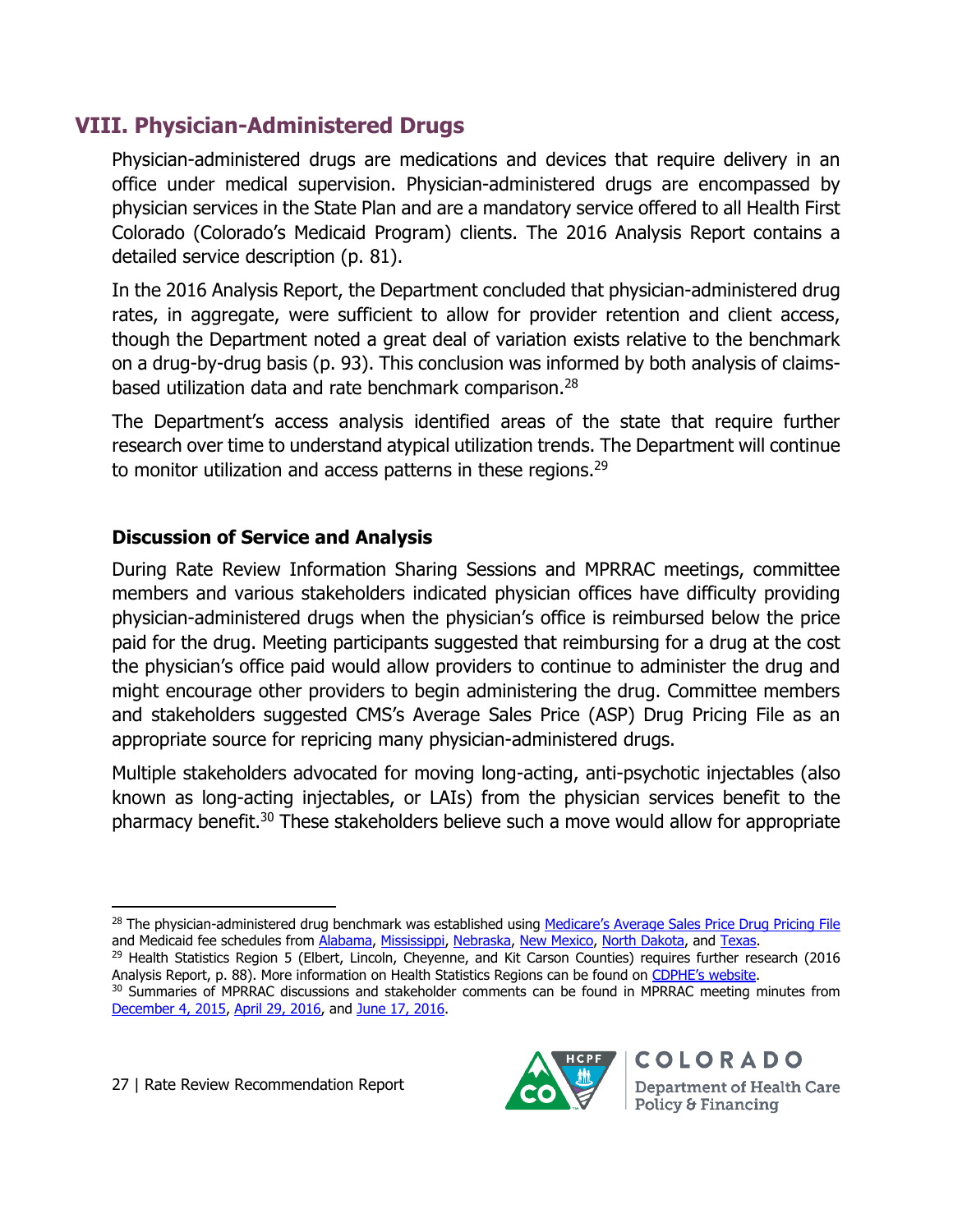reimbursement, because rates for drugs in the pharmacy benefit are updated more frequently.<sup>31</sup>

## **MPRRAC Recommendations**

The MPRRAC's general impression is that current Health First Colorado physicianadministered drug rates are not adjusted frequently enough, therefore, there are drugs that are significantly over-reimbursed and significantly under-reimbursed when compared to current physician-administered drug prices.

The MPRRAC recommends:

- 1. Physician-administered drugs with an Average Sales Price (ASP) should be reimbursed using "ASP Plus" pricing and updated on a quarterly basis for all buy and bill drugs;32
- 2. The Department investigate carving out LAIs from the physician-administered drugs benefit and placing them into the pharmacy benefit; and
- 3. For physician-administered drugs that do not have a comparable Medicare rate, the Department investigate objective ways of determining cost and reimburse at a similar rate to ASP.

## **Department Considerations**

Results of the 2016 Analysis Report suggest that while payments at 100.7% of the benchmark were sufficient, in aggregate, to allow for provider retention and client access, a great deal of variation exists relative to the benchmark on a drug-by-drug basis, lending support to the MPRRAC's impression.

The Department agrees that reimbursing physician offices below the cost they paid for a drug can be problematic, particularly for providers who administer drugs as their primary function (e.g., oncologists who administer chemotherapy drugs). To address this concern, the Department is requesting funding from the General Assembly, outlined in the Department's Recommendation below.

![](_page_27_Picture_13.jpeg)

 $\overline{a}$  $31$  Physician services and pharmacy services have different payment methodologies. Specifically, pharmacy service reimbursement rates are tied to a lesser-of payment methodology that is updated weekly. More information on pharmacy reimbursement calculations can be accessed on the [Secretary of State's website](http://www.sos.state.co.us/CCR/GenerateRulePdf.do?ruleVersionId=6151&fileName=10%20CCR%202505-10%208.800).

 $32$  "ASP Plus" refers to reimbursements that include both the Average Sales Price of a drug, and a certain percent of that drug's ASP to cover the administrative costs associated with administering that drug.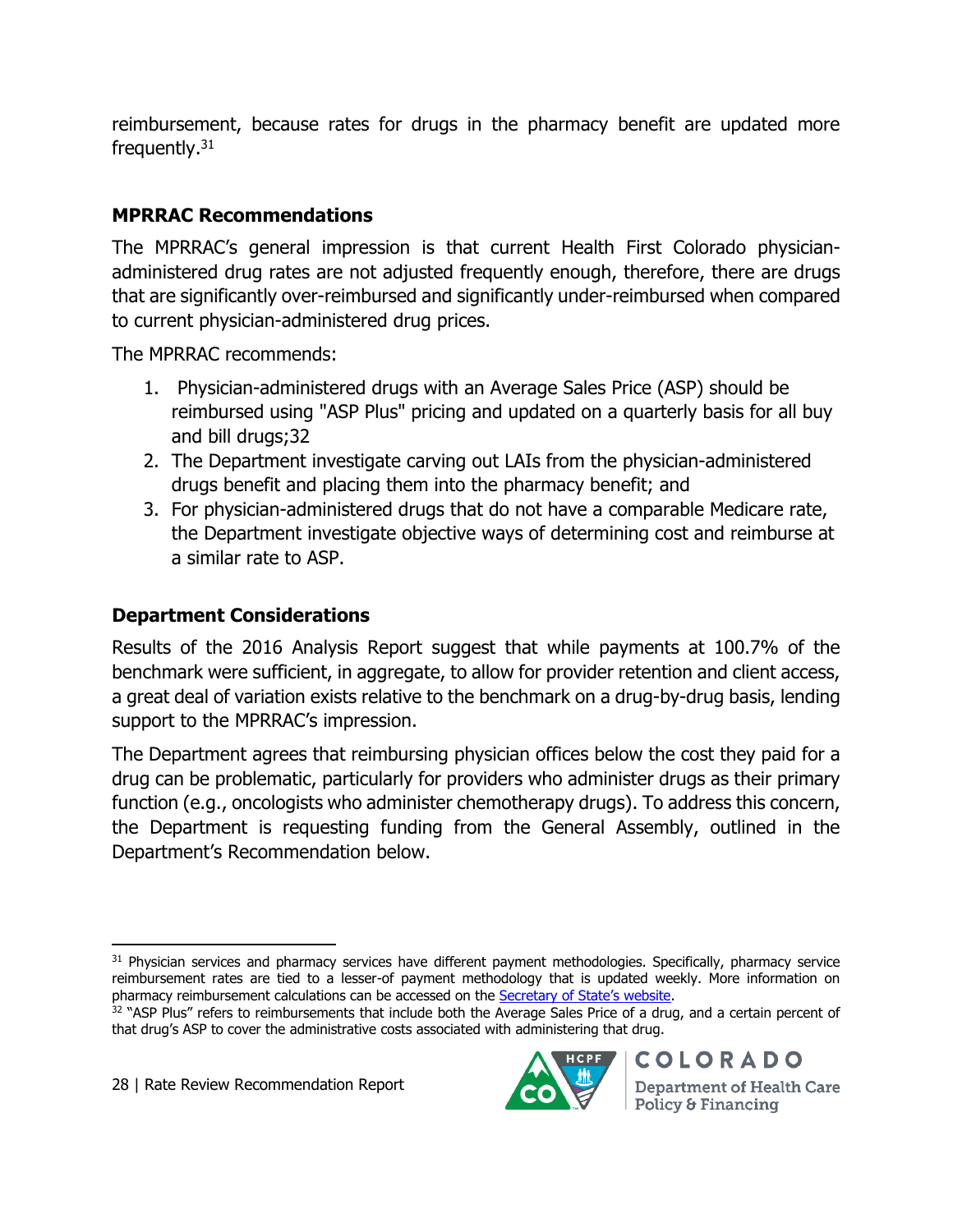The Department does not recommend moving LAIs from a physician services benefit to a pharmacy benefit. Physician-administered drugs should remain in the physician services benefit to ensure proper policy for:

- Service delivery keeping physician-administered drugs within physician services ensures the appropriate place of service. Also, moving a single drug class from one benefit to another is not in line with Department policy. It would require policy, rule, and state plan changes, with no clinical or policy justification for changing just one drug class.
- Payment methodology under Department policy, all drugs, including LAIs, are reimbursed based on place of service. This is designed, in part, to ensure that payment is appropriate based on the benefit and provider type. ASP is designed for appropriate reimbursement for drugs administered in a clinic or physician office setting, and includes rebates, discounts, and other price concessions between a drug manufacturer and clinics. Pharmacy reimbursement methodologies reflect appropriate payments for drugs administered in a pharmacy setting.  $33$

 $\bullet$ 

The Department believes that, if approved, the request for funding from the General Assembly mentioned above will allow for more appropriate reimbursement for LAIs and negate any need to move these drugs to the pharmacy benefit.

## **Fiscal Analysis**

## Physician-Administered Drug Recommendation 1

If the Department were to reimburse for physician-administered drugs at "ASP Plus" pricing, effective January 1, 2018, the expected change in expenditure would be as follows:

![](_page_28_Picture_10.jpeg)

 $\overline{\phantom{a}}$ <sup>33</sup> Two of the primary reimbursement statistics that are used to calculate pharmacy reimbursement are average acquisition cost (AAC) and wholesale acquisition cost (WAC). AAC is calculated by using invoices and/or purchase records from a representative number of pharmacies. WAC represents the manufacturer's list price for a drug to wholesalers or direct purchasers and is determined at a national-level by an independent entity, First Databank.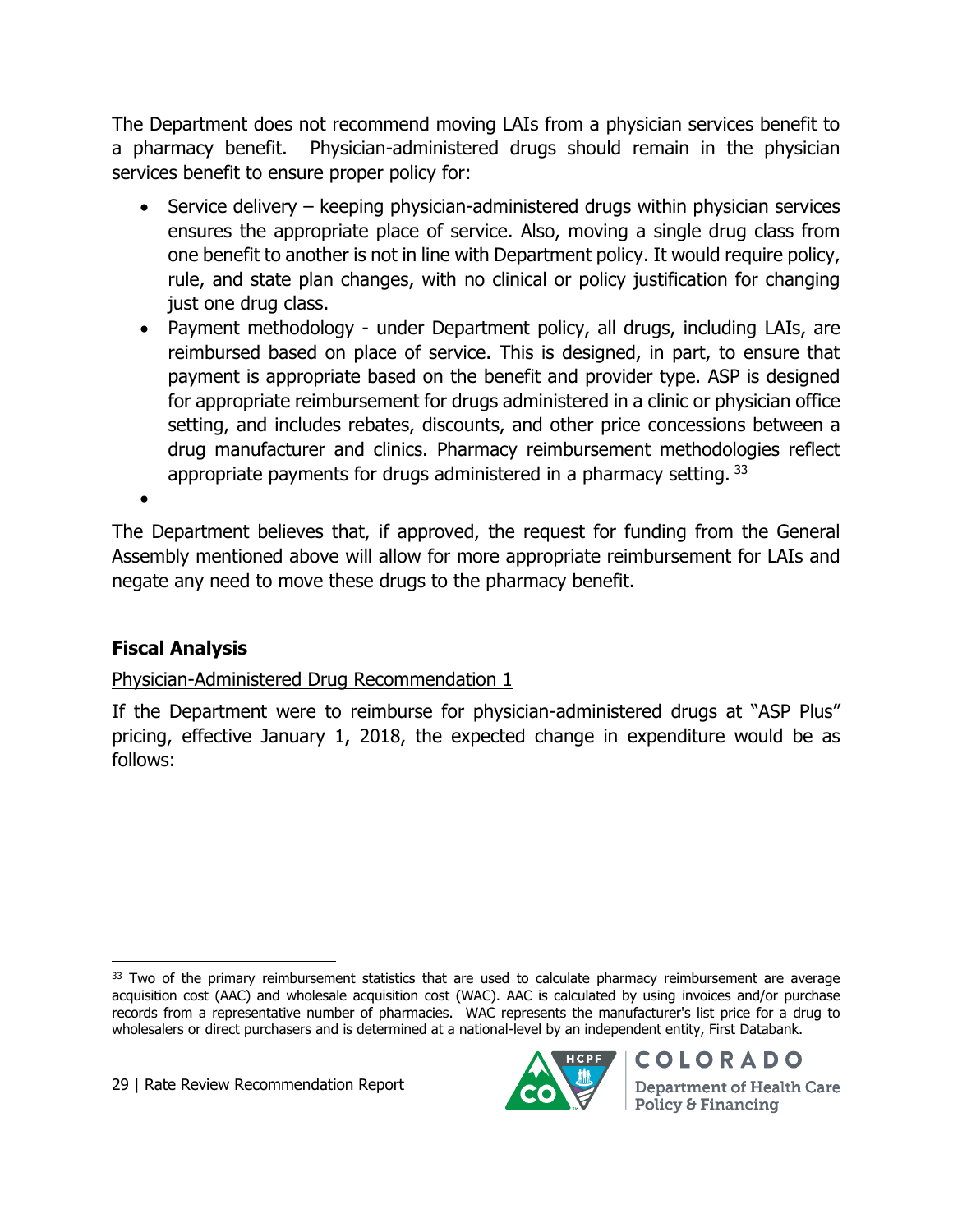| Estimated Impact of Using "ASP Plus" Pricing for Physician-Administered Drugs <sup>34</sup> |                       |                     |                      |                                |  |  |
|---------------------------------------------------------------------------------------------|-----------------------|---------------------|----------------------|--------------------------------|--|--|
| <b>Item</b>                                                                                 | Total<br><b>Funds</b> | <b>General Fund</b> | Cash<br><b>Funds</b> | <b>Federal</b><br><b>Funds</b> |  |  |
| Average Sales Price                                                                         |                       |                     |                      |                                |  |  |
| FY 2017-18 Annual Impact                                                                    | (\$444,347)           | (\$130,931)         | (\$16,485)           | (4296, 931)                    |  |  |
| FY 2018-19 Annual Impact                                                                    | \$1,038,122           | \$305,797           | \$42,246             | \$690,079                      |  |  |
| FY 2019-20 Annual Impact                                                                    | \$3,339,277           | \$983,642           | \$147,591            | \$2,208,044                    |  |  |
| Average Sales Price $+2.5%$                                                                 |                       |                     |                      |                                |  |  |
| FY 2017-18 Annual Impact                                                                    | \$39,320              | \$11,586            | \$1,459              | \$26,275                       |  |  |
| FY 2018-19 Annual Impact                                                                    | \$2,164,801           | \$637,679           | \$88,097             | \$1,439,025                    |  |  |
| FY 2019-20 Annual Impact                                                                    | \$4,545,507           | \$1,338,958         | \$200,904            | \$3,005,645                    |  |  |
| Average Sales Price $+6\%$                                                                  |                       |                     |                      |                                |  |  |
| FY 2017-18 Annual Impact                                                                    | \$716,454             | \$211,109           | \$26,581             | \$478,764                      |  |  |
| FY 2018-19 Annual Impact                                                                    | \$3,742,154           | \$1,102,316         | \$152,287            | \$2,487,551                    |  |  |
| FY 2019-20 Annual Impact                                                                    | \$6,234,235           | \$1,836,401         | \$275,544            | \$4,122,290                    |  |  |

## Physician-Administered Drug Recommendation 2

The Department has investigated this recommendation and does not support moving LAIs from the physician services benefit to the pharmacy benefit. As such, the Department does not need additional resources to investigate this MPRRAC recommendation.

#### Physician-Administered Drug Recommendation 3

Based on the MPRRAC's recommendation, the Department does not need additional resources at this time to continue the rate setting process.

## **Department Recommendation**

The Department recommends a change to physician-administered drug rates. This is informed by further analysis and discussion subsequent to submission of the 2016 Analysis Report. As part of the Governor's November 1, 2016 executive budget request R-7, "Oversight of State Resources", the Department is requesting to update the pricing for physician-administered drugs on a periodic basis consistent with pricing for other drugs. The Department is requesting to set rates based on an average of 2.5% over ASP effective January 1, 2018. The Department is also requesting funding for 1.0 FTE to act

![](_page_29_Picture_9.jpeg)

 $\overline{\phantom{a}}$ <sup>34</sup> After conversations with committee members and stakeholders, the Department estimated the fiscal impact of pricing at ASP, ASP +2.5%, and ASP +6%. These percentages were used because current Medicare reimbursement is ASP +6% and there is a proposed rule from CMS to change Medicare reimbursement to ASP +2.5%.